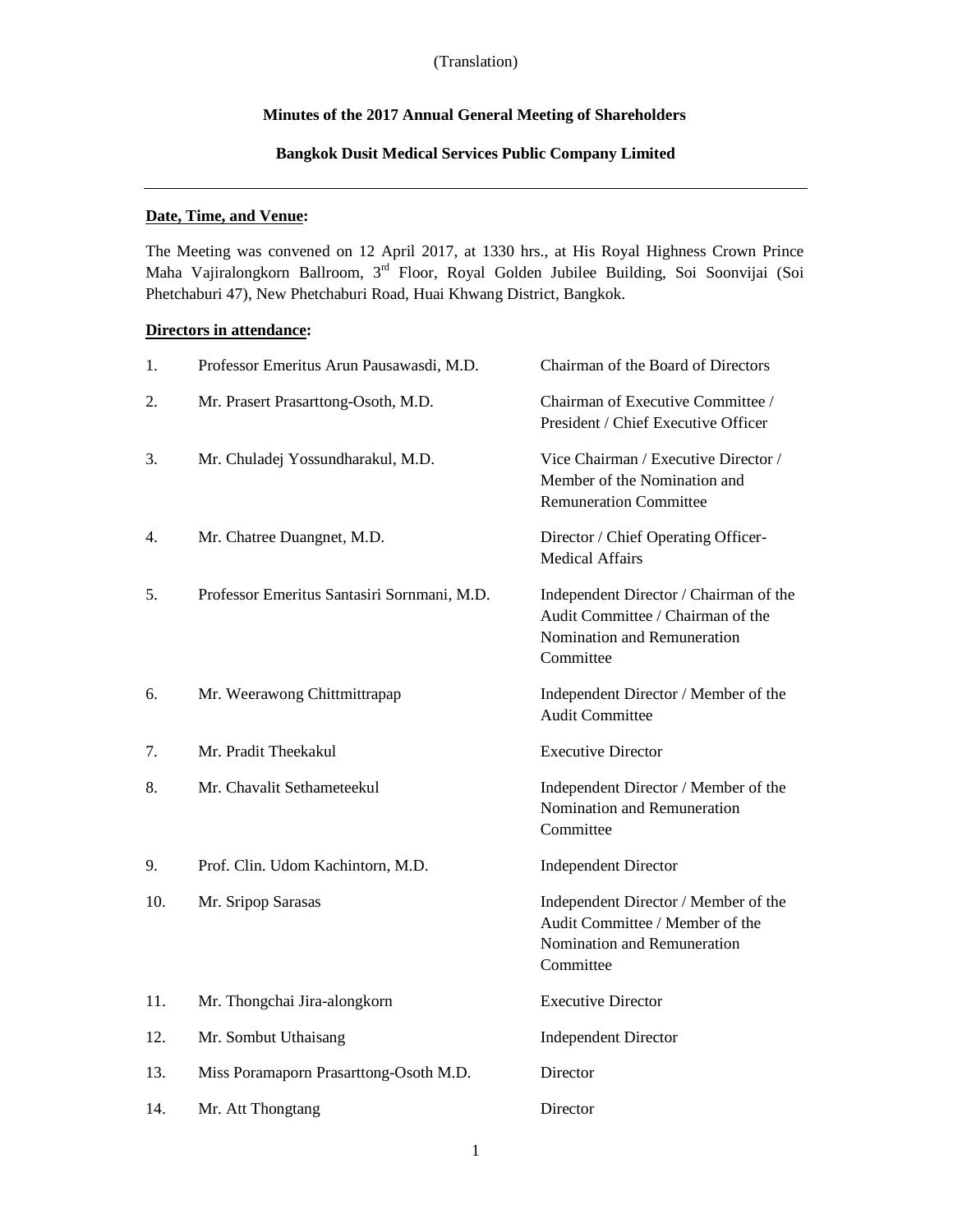# **Participants:**

|                  | Mrs. Narumol Noi-am                                      | Chief Financial Officer |  |  |  |
|------------------|----------------------------------------------------------|-------------------------|--|--|--|
| $\overline{2}$ . | Miss Kessara Wongsekate                                  | Company Secretary       |  |  |  |
|                  | Legal Advisor: Weerawong, Chinnavat and Partners Ltd.    |                         |  |  |  |
|                  | <b>Senior Partner</b><br>Mrs. Veeranuch Thammavaranucupt |                         |  |  |  |
|                  | <b>Auditors: EY Office Limited</b>                       |                         |  |  |  |
| 1.               | Miss Kamontip Lertwitworatep                             | Partner                 |  |  |  |
| 2.               | Mr. Samran Taengcham                                     | Manager                 |  |  |  |

# **Preliminary proceedings:**

Miss Kessara Wongsekate, Company Secretary (the "**Secretary**"), informed the Meeting that there were 1,773 shareholders attending the meeting in person and by proxy, representing 11,476,653,737 ordinary shares, equivalent to 74.0862 percent of the total issued shares of the Company. A quorum was thus constituted in accordance with Article 33 of the Articles of Association which provides that, at a shareholders meeting, unless otherwise prescribed by law, the shareholders and/or proxies appointed by the shareholders of no less than 25 persons, holding the shares amounting to no less than one-third of the total issued shares in aggregate, are required to constitute a quorum.

Professor Emeritus Arun Pausawasdi, Chairman of the Board of Directors, presided as the Chairman of the Meeting (the "**Chairman**"), declared the Meeting duly convened, as well as introduced the directors, executives, and participants who were representatives of the auditors and the legal advisors, and delegated the Secretary to clarify the procedures for voting.

The Secretary stated that, to ensure that the Meeting is conducted in compliance with good corporate governance principles with respect to voting in meetings, the Company informed the Meeting of the procedures for voting and counting of the votes as follows:

- 1) For voting in the Meeting, a shareholder shall have the number of votes equivalent to the number of shares he/she holds in the Company, whereby one share is equivalent to one vote.
- 2) In the interest of expediting the process on each agenda item, with respect to voting on all agenda items, if a shareholder wishes to vote against or abstain from voting, such shareholder shall mark under  $\Box$  'against' or  $\Box$  'abstain' on his/her ballot card with the signature affixed on the ballot card on each occasion, and raise his/her hand to signify to the staff to collect the relevant ballot card for the purpose of vote counting. The Company shall deduct the votes of against or abstention from the total number of votes and the remaining number shall be treated as votes of approval of that agenda item.

Agenda Item 5 deals with the appointment of directors in replacement of the directors who were due to retire by rotation. To be in compliance with the best practice in convening a shareholders' meeting, voting for this agenda item shall be on an individual basis. With respect to the voting, if a shareholder wishes to vote against or abstain from voting, such shareholder shall mark under  $\Box$  'against' or  $\Box$  'abstain' on his/her ballot card and raise his/her hand to signify to the staff to collect the relevant ballot card for the purpose of vote counting. For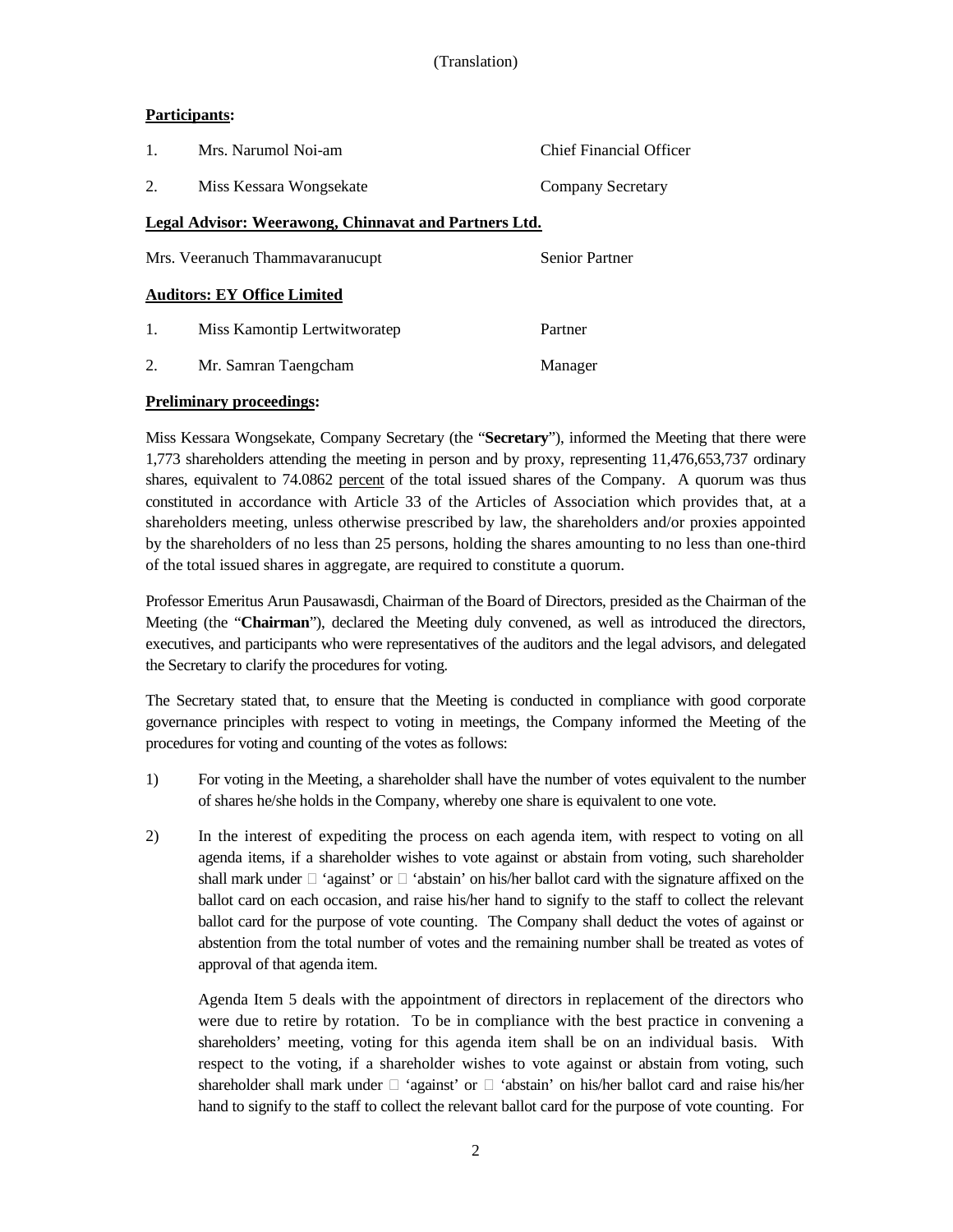the counting of votes, the Company shall deduct the number of ballots with a vote of against or abstention from the total number of votes. The remaining votes shall be considered as votes in favour. For the purpose of transparency, the Company shall collect all ballot cards. A shareholder who votes in favour of each agenda item shall keep his/her ballot and return it to the Company's staff after the voting on the appointment of all directors. In the interest of convenience and expediency, the Company's staff shall individually collect the ballot card from each shareholder.

3) A ballot that is filled with more than one mark in the space provided or a ballot that casts a vote expressing a conflict of intent; or a ballot with a vote that has been crossed out without a signature thereon; or there are votes cast in excess of the entitled votes on a ballot, shall be considered invalid.

In this regard, a shareholder who wishes to correct his/her vote on the voting ballot should cross out the existing vote on the voting ballot and affix his/her signature thereto. Any vote cast in a different manner from those specified above shall be considered invalid.

- 4) A shareholder or a proxy who wishes to leave the Meeting before the Meeting is adjourned is requested to submit the voting ballot to the staff in advance before he/she leaves the meeting room. Nevertheless, the Company shall deduct the number of shares of such shareholder attending the meeting in person or by proxy once he/she leaves the meeting room before the meeting is adjourned.
- 5) Before casting a vote on each agenda item, the Chairman shall allow the persons attending the Meeting to raise questions relevant to that agenda item as appropriate. The shareholders or proxies who wish to raise questions are requested to state their names and surnames before raising questions or expressing opinions on each occasion.
- 6) If a shareholder has questions which are not relating or irrelevant to the agenda item being considered, the shareholder should raise those questions during the agenda item for other matters at the end of the Meeting. Questions raised or opinions expressed should be concise and should not be repetitive in order that other shareholders shall be able to exercise their rights.

To ensure that the Meeting is to be conducted in compliance with good corporate governance principles, the Company delegated Miss Sawita Peetawan, the Legal Advisor from Weerawong, Chinnavat & Partners Limited to act as a voting inspector.

The Chairman gave the shareholders an opportunity to ask for further information relating to the voting procedures. No shareholders raised any questions.

As no shareholders asked for further information, the Chairman additionally informed the Meeting that, in the 2017 Annual General Meeting of Shareholders, the Company gave the shareholders an opportunity to propose matters which were considered beneficial and appropriate to be an agenda item in advance for this Meeting, as well as to nominate a person who is knowledgeable, competent, and qualified for appointment as a director, within 45 days, from 1 December 2016 to 14 January 2017. The guidelines for matter proposals were posted on the Company's website. After the end of the given period, no shareholder proposed any matter in advance in order for the Board of Directors to consider and add to the list of agenda items for this Meeting, and there was no nomination of other qualified persons for appointment as directors.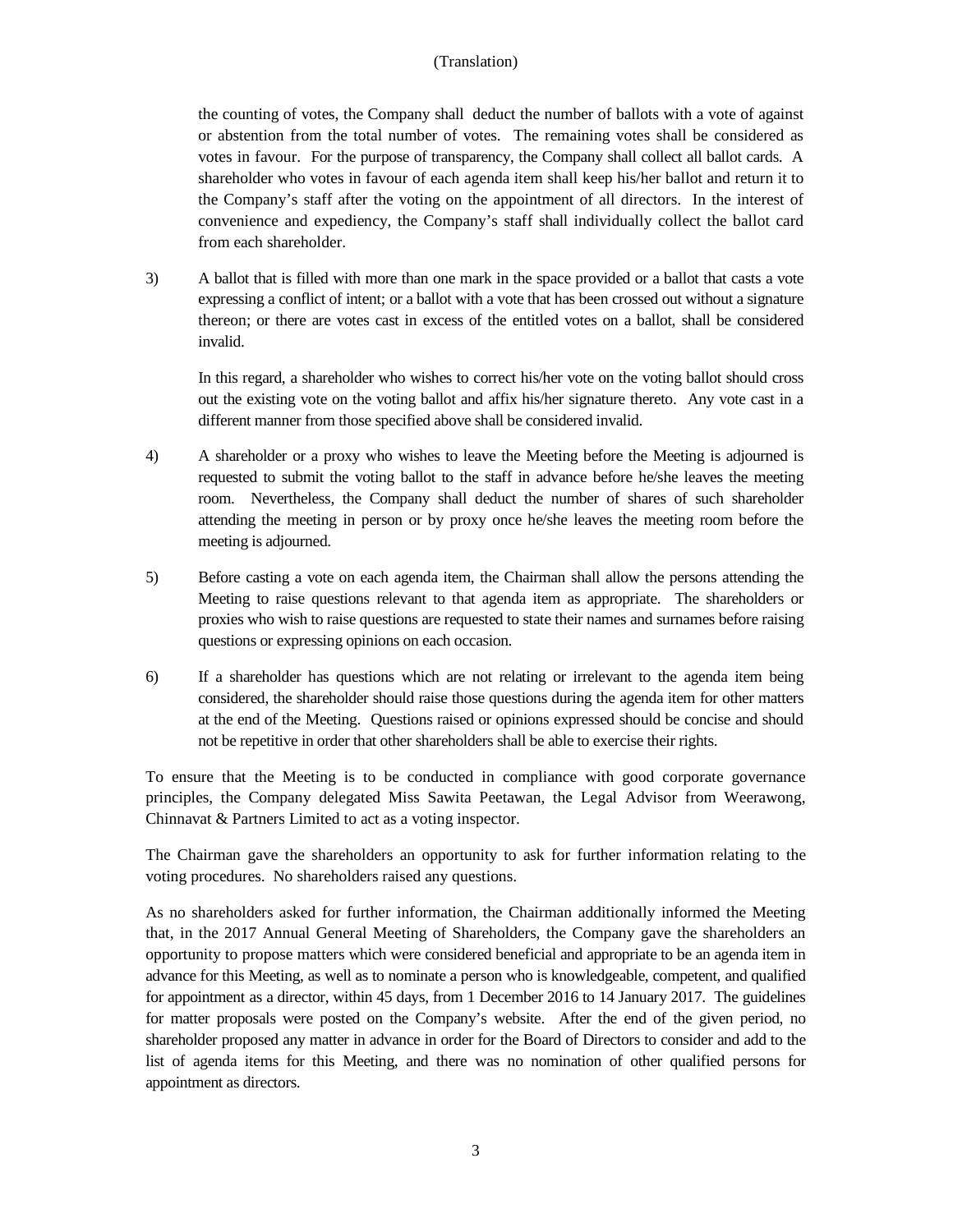The Chairman delegated Mr. Weerawong Chittmittrapap, Independent Director and a member of the Audit Committee, to act as the meeting facilitator (the "**Facilitator**") in accordance with the following agenda items, except in the case of Agenda Item 5 in which case Mr. Weerawong Chittmittrapap was one of the directors who was due to retire by rotation:

# **Agenda Item 1: To consider and certify the minutes of the 2016 Annual General Meeting of Shareholders convened on 21 April 2016**

The Facilitator proposed that the Meeting certify the Minutes of the 2016 Annual General Meeting of Shareholders which was convened on 21 April 2016, the details of which were set out in the copy of the Minutes of the Meeting delivered to the shareholders together with the notice calling this Meeting.

The Facilitator gave the Meeting an opportunity to raise questions or propose amendments to the Minutes. As no shareholders raised any questions or proposed any amendment to the minutes, the Facilitator requested the Meeting to vote.

The Secretary informed the Meeting that the resolution on this agenda item shall be passed by a majority vote of the shareholders attending the Meeting and casting their votes.

**Resolution:** After due consideration, the Meeting resolved to certify the minutes of the 2016 Annual General Meeting of Shareholders which was convened on 21 April 2016 without any amendment, in accordance with the following votes:

|             | No. of votes   |       | Percentage* |
|-------------|----------------|-------|-------------|
| Approved    | 11,514,675,049 | votes | 99.9997     |
| Disapproved | 29.540         | votes | 0.0003      |
| Abstained   | 642,500        | votes |             |
| Total       | 11,515,347,089 | votes | -           |

*Remark:* \* The percentage is calculated based on the total number of votes cast by the shareholders attending the meeting and casting their votes.

# **Agenda Item 2: To acknowledge the Board of Directors' Report on the operational results for the year 2016**

The Facilitator asked Mr. Prasert Prasarttong-Osoth, M.D., Chief Executive Officer and President, to report the Company's operational results for the year 2016 to the Meeting.

Mr. Prasert Prasarttong-Osoth, M.D., Chief Executive Officer and President, presented the overview of the Company for the year 2016 as follows: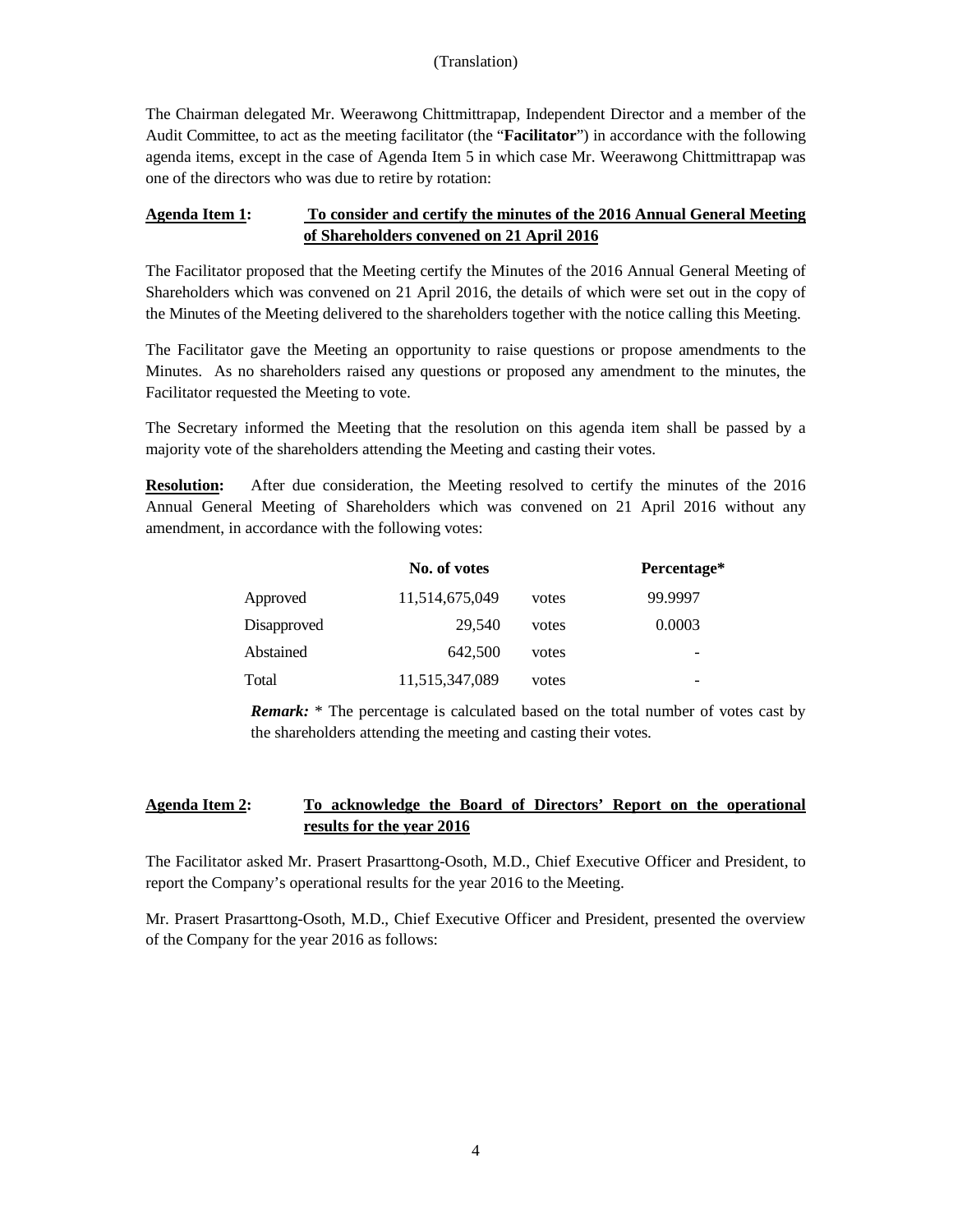# **The Overview of the Company**

- As of 31 March 2017, BDMS had a total of 44 operational hospitals within the network, totaling 7,865 beds (42 hospitals in Thailand and two hospitals in Cambodia), with four additional hospitals that will hold 550 beds still under construction. The network consists of a total of 48 hospitals with 8,415 beds, as well as a BDMS Wellness Clinic.
- If BDMS and five other groups of large hospitals are ranked based on their market capitalization, the following can be deduced: as at 31 March 2016, HCA (USA) was ranked highest at USD 27,124 million, followed by IHH (Malaysia) at USD 11,982 million, Universal Health Services (USA) at USD 11,896 million, Ramsay (Australia) at USD 10,584 million, and BDMS (Thailand) at USD 9,573 million, respectively.
- Furthermore, if the large hospitals are ranked by the number of beds, as at 31 March 2016, BDMS, with its 44 hospitals and a total of 7,865 beds, is also ranked in fifth place. The first ranked, with the greatest number of beds is HCA (USA), with its 170 hospitals and a total of 44,290 beds, followed by Universal Health Services (USA), with its 240 hospitals and a total of 27,984 beds, Ramsay (Australia), with its 223 hospitals and a total of 25,000 beds, IHH (Malaysia), with its 52 hospitals and a total of 10,000 beds, respectively.

# **Medical Advancements**

- The Company had enhanced the efficiency of the advanced health care provision to be in accordance with even higher standards in striving to build a Center of Excellence Network (CoE). BDMS focuses on improving the potential of each hospital in its CoE Network to ensure that all hospitals offer extensive clinical care in accordance with the internationally-accepted standards issued by Joint Commission International (JCI), and collaborated with the world's leading medical institutions in order to raise the existing standards to meet those applicable abroad. The Company has nine CoEs, namely, 1) Bangkok Hospital (Headquarters), 2) Samitivej Sukhumvit Hospital, 3) Samitivej Sri Nakarin Hospital, 4) Phyathai Hospital, 5) Bangkok Hospital, Phuket, 6) Bangkok Hospital, Chiang Mai, 7) Bangkok Hospital, Udon, 8) Royal Phnom Penh Hospital, and 9) Bangkok Hospital, Pattaya.
- Emergency helicopters (Sky ICU) constitute the key mechanism for the promotion of the operation of the network hospitals that are CoEs in the interest of achieving synergy between those hospitals by means of promoting increased and faster interhospital communications. As a consequence, BDMS is able to achieve excellence in comprehensive clinical care. BDMS currently has two emergency helicopters.
- BDMS has established the BDMS Wellness Clinic (holistic medical center), which is the first project with a focus on preventive health care services that offers a full scope of wellness services and focuses on the promotion of wellness and longevity. BDMS expects to be able to commence partial commercial operations of the Wellness Clinic in 2017.
- The Bangkok Hip & Knee Center of Bangkok Hospital has developed a new technique for treating hip dysplasia, i.e. the "direct anterior approach to total hip replacement". This direct anterior approach avoids hip muscle detachment and involves reduced pain, a smaller incision, less muscle trauma (better range of movement), reduces complications, leads to faster post-surgery recovery, and a reduced risk of post-surgery dislocation, thus providing a better quality of life for the patient.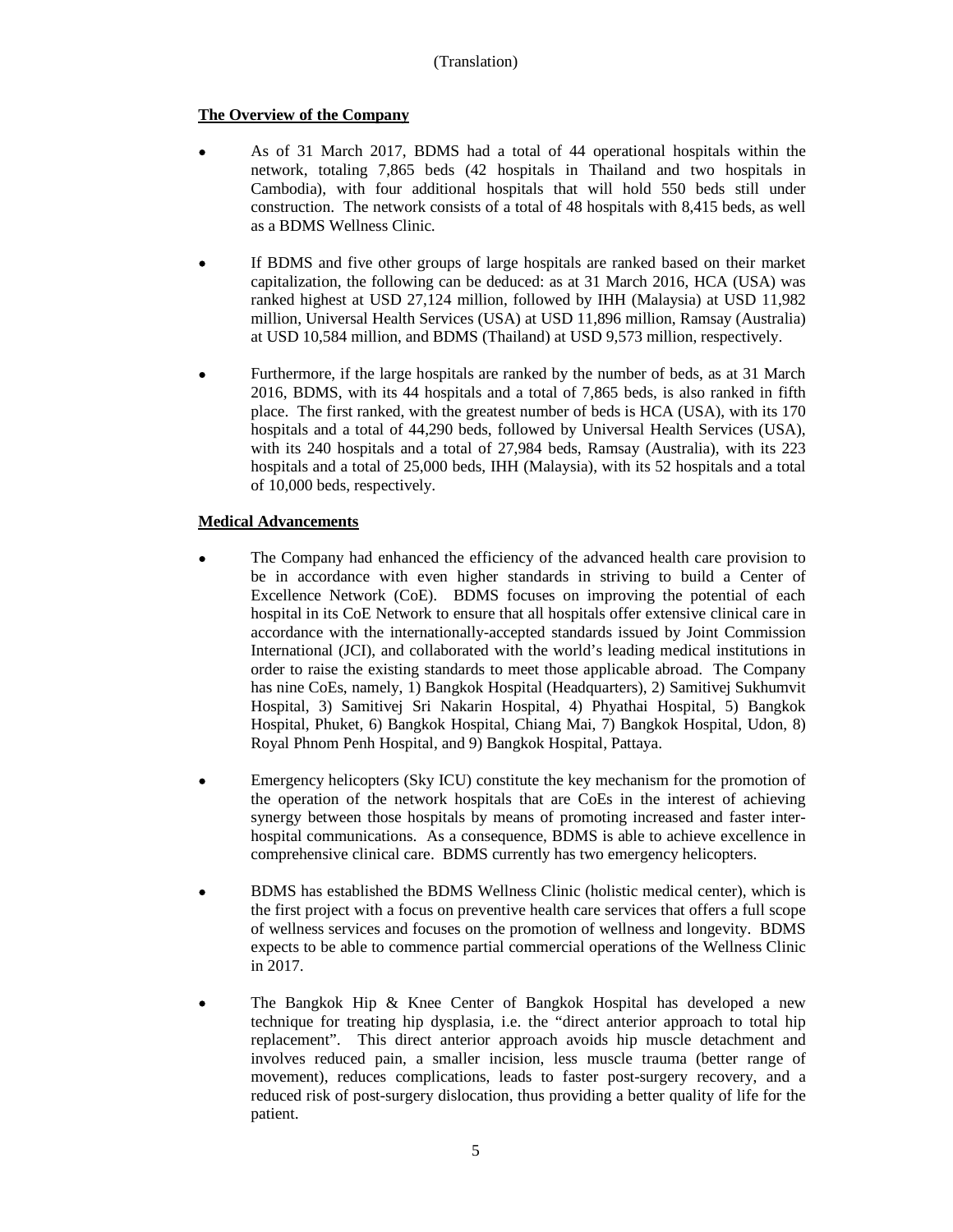- Wattanosoth Hospital has enhanced its cancer diagnosis services by introducing its second PET/CT scanner with FlowMotion scanning, which is a new model, which complies with high-quality standards and uses modern technology. The second scanner was acquired in order to accommodate the increased number of cancer patients. This type of scanner allows for early detection (even in minor cancer cases) and is highly accurate, which consequently increases the probability of early diagnosis.
- BDMS has introduced the Biplane Imaging (EOS) machine, which allows for a fullbody image of the skeleton in 3D. It is key to the accurate diagnosis of orthopedic problems as it shows the whole skeletal system or the 'global balance' of the patients, i.e. each person's natural tendency to shift his/her weight. It assists medical professionals in understanding the nature of orthopedic problems. This innovation simultaneously captures two images (from two planes) in a single scan. Biplane Imaging (EOS) uses from six to nine times less radiation than x-rays, and thus allows physicians to accurately evaluate and diagnose the orthopedic condition and the skeleton and skeletal structure, whether it be the neck, spine, or the ankles.
- BDMS has established the Bangkok Sleep & Epilepsy Center, which provides a sleep lab whereby the body activity of patients with abnormal sleep conditions are monitored, e.g. snoring, sleep apnea, excessive sleepiness, and epilepsy.
- BDMS has established the BDMS Alarm Center for providing the emergency transportation of patients.

# **Medical Cooperation**

- The Bangkok Orthopedic Center of BDMS collaborated with the Hannover Medical School (MHH) in Germany in exchanging academic knowledge and skills in orthopedics and trauma surgery, and in order to enhance the potential and the competence of the medical personnel in providing care to emergency and trauma patients.
- The Bangkok Orthopedic Center of BDMS has entered into a Memorandum of Understanding with the Missouri Orthopedic Institute of the University of Missouri, USA, on the exchange of academic knowledge and skills in orthopedics.
- Samitivej Children's Hospital has collaborated with Takatsuki General Hospital, Japan in signing an alliance agreement on pediatrics and the neonatal intensive care unit (NICU).

# **Network Expansion**

- Paolo Medic Co., Ltd., a BDMS subsidiary, has acquired and accepted the transfer of the entire business of Mayo Polyclinic Co., Ltd. (Mayo Hospital), which comprises 162 beds and is located on Phaholyothin Road, Chatuchak District. This transaction was completed in January 2017, and the name of the hospital was changed to "Paolo Kaset Hospital".
- Medic Pharma Co., Ltd. has officially launched a new plant located on a parcel of land of 15 rai in Sinsakhon Industrial Park on 2 November 2016.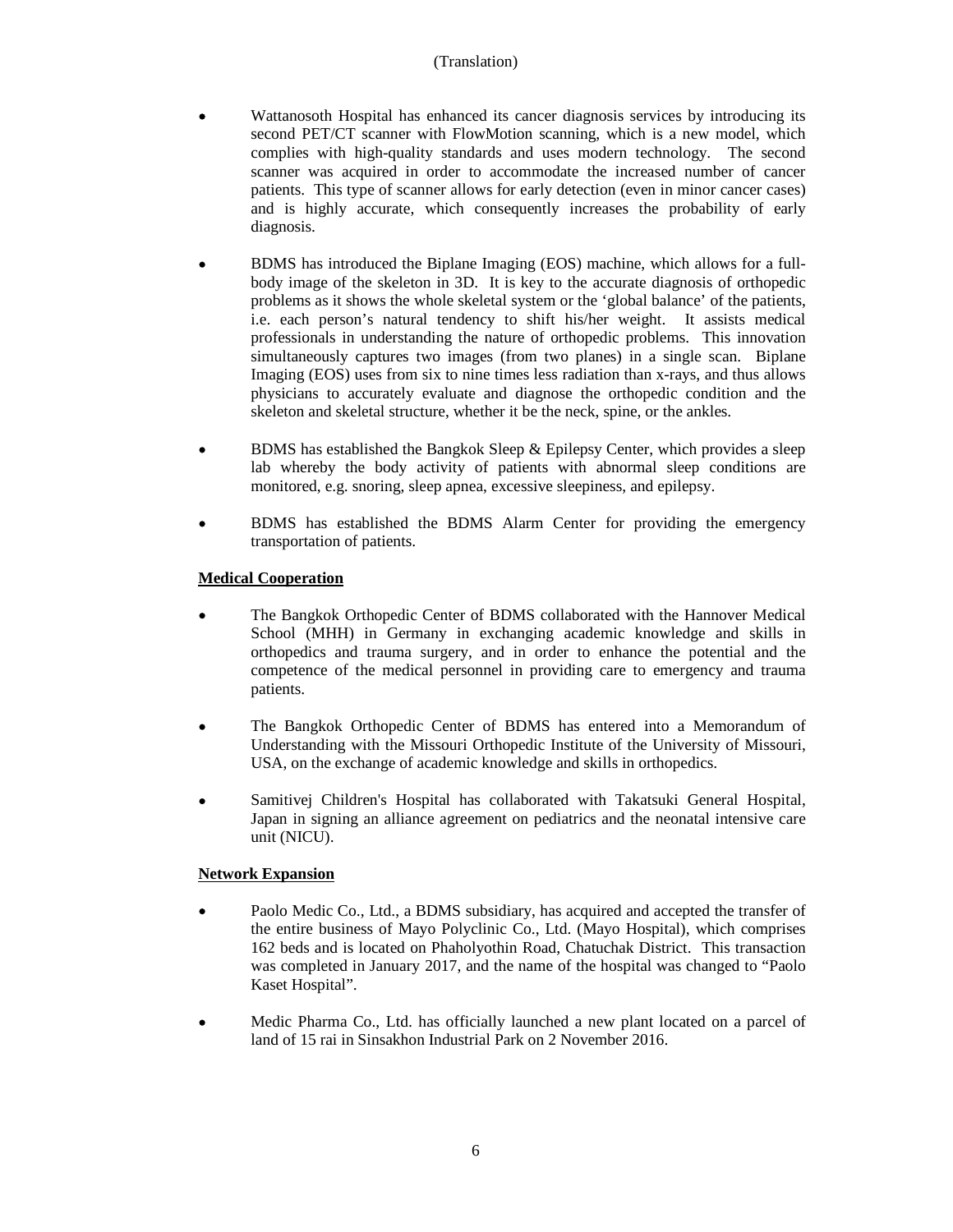# **Hospitals under Construction**

- Phoenix Hospital (no official name has been established at present), 220 beds, located near Bangkok Hospital (Headquarters). This hospital is expected to commence commercial operations in 2018. The service provision at Phoenix Hospital will be developed in accordance with the standards applicable to hospitals in Europe and USA and will be geared primarily towards patients who are foreign nationals.
- An international hospital, 100 beds, located near Bangkok Hospital (Headquarters). This hospital is expected to commence commercial operations in 2019 and the service provision at International Hospital will be focused on patients from Myanmar and the Middle East.
- Bangkok Hospital, Surat Thani, 150 beds, located in Muang District of Surat Thani Province. The Company is in the process of obtaining the required permit(s) and this hospital is expected to commence commercial operations in 2017.
- Bangkok Hospital, Chiang Rai, 80 beds, located on Phaholyothin Road (Chiang Rai Mae Jan), Muang District, Chiang Rai Province. This hospital is expected to commence commercial operations in 2018.

# **Awards**

- The Company won The Best Managed Company Award for Thailand 2016 Large Capitalization from ASIAMONEY magazine.
- The Medicpharma Co., Ltd., a subsidiary of the Company, achieved FDA's Quality Award for three consecutive years from the Food and Drug Administration.
- Bangkok Hospital Headquarters won three ICT Excellence Awards 2016 organized by Thailand Management Association (TMA):ICT Excellence Awards 2016 in the category of Innovation Project for "Wattanosoth Early Detection Cancer (Personalized Medicine)", as well as the category of Knowledge Management Project and Core Process Improvement Project.
- Bangkok Hospital Headquarter was certified the HIMESS EMRAM Stage 6 Standard for the application of information system in healthcare services, in particular the electronic medical record systems at the HIMSS AsiaPac16 Conference held by Healthcare Information and Management Systems Society (HIMSS), a not-for-profit organization founded to identify the improvement of IT implementation in healthcare operation.

# **Social Responsibility**

- The Company was the Title Sponsor for the **"BDMS Bangkok Marathon 2016"**  under the concept of "Running is Medicine", the objective of which was to encourage everyone to enjoy exercising and doing sports. The Company is confident that sports will strengthen everyone physically and mentally.
- The subsidiaries of Bangkok Hospital have provided the Health Service Unit at Lumpini Park for more than 25 years.
- The Company launched "Dream and Smiles to Your Heart's Content" project. The hospital's employees organized a number of activities such as fixing the fences, building the school's infirmary, and providing the basic healthcare talk with students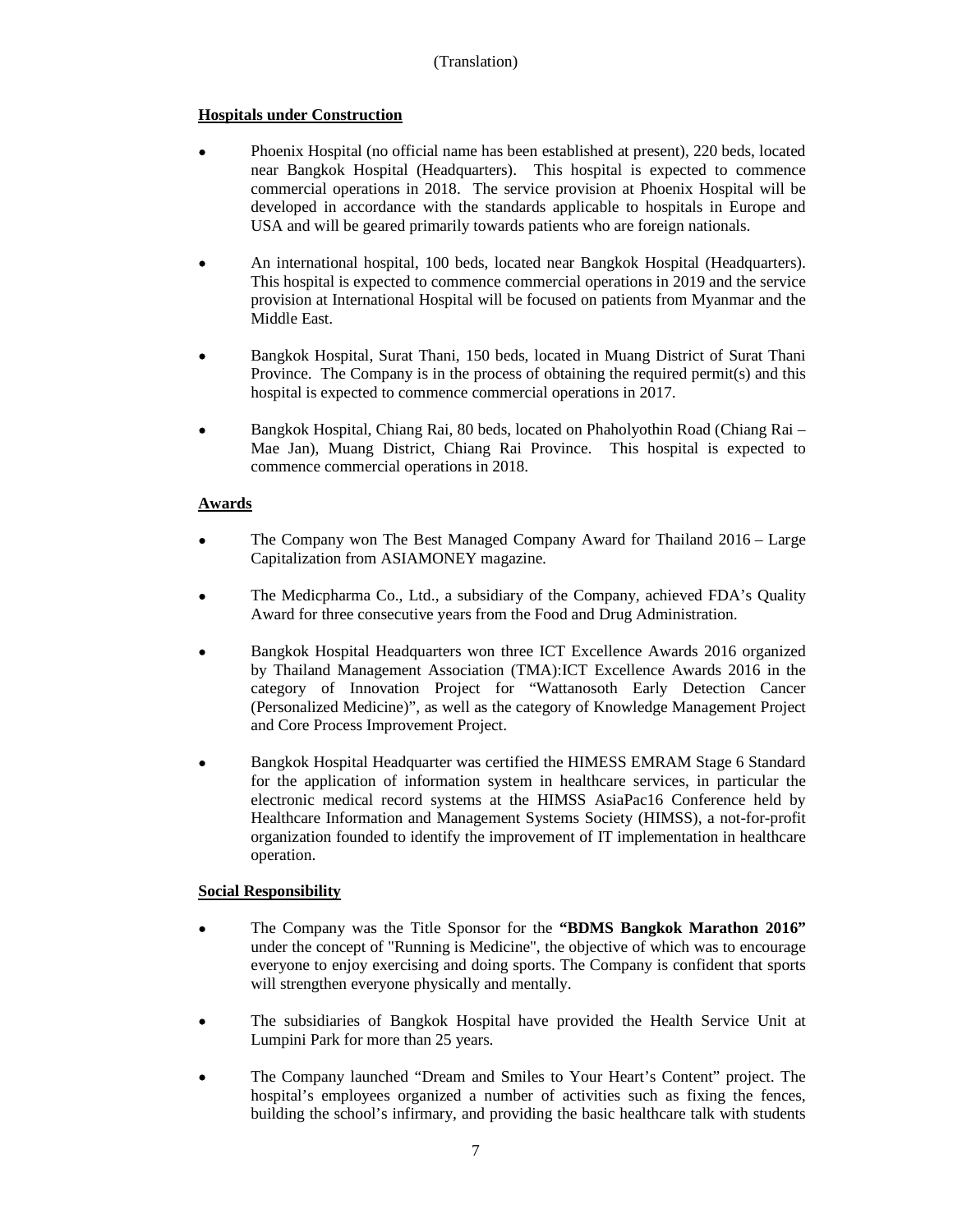at Ban Orgratung School in Nakorn Pathom Province and Ban Talao School in Petchburi Province.

- The Company launched "Works for the Handicaps, Together We Win" project to improve the life of handicapped persons. The Company's employees taught the handicaps about healthcare and promoted the creation of work for handicapped persons.
- **Resolution:** The Meeting acknowledged the operational results for the year 2016.

# **Agenda Item 3: To approve the Company and its subsidiaries' 2016 audited Consolidated Financial Statements**

The Facilitator proposed that the Meeting approve the Financial Statements for the accounting period ending 31 December 2016 which had been audited by Miss Kamontip Lertwitworatep, Certified Public Accountant of EY Office Limited, as detailed in the 2016 Annual Report delivered to the shareholders. The Facilitator asked Mr. Sripop Sarasas, a member of the Audit Committee, to clarify the information in support of the Meeting's consideration.

Mr. Sripop Sarasas, Independent Director and a member of the Audit Committee, informed the Meeting that the Audit Committee had considered the details of the Financial Statements and the Auditor's Report and was of the view that the information in the Financial Statements had been prepared in accordance with accounting standards, as well as provided correct information and disclosed sufficient material facts. The auditor also deemed that the Financial Statements correctly represented the Company's financial position, operational results, and cash flow in accordance with Generally Accepted Accounting Principles, and the auditor did not express the qualified opinions on the said Financial Statements. In addition, the Meeting was given a report on the summary of the Income Statements and Statements of Financial Position of the Company and its subsidiaries for the year 2016. The details of which are as follows:

#### **Summary of the Income Statements for 2016**

|                                           | <b>Financial Statements</b> | <b>Percentage</b> |           |
|-------------------------------------------|-----------------------------|-------------------|-----------|
| (Unit: million Baht)                      | 2016                        | 2015<br>(amended) | of change |
| Total revenue                             | 69,126                      | 63,907            | 8.2       |
| Cost of hospital operations and sales     | (45, 277)                   | (41, 151)         | 10.0      |
| Administrative expenses                   | (13, 644)                   | (12,649)          | 7.9       |
| Net profit excluding non-recurring items  | 8,178                       | 7.812             | 4.7       |
| Net profit attributable to equity holders | 8,386                       | 8.021             | 4.6       |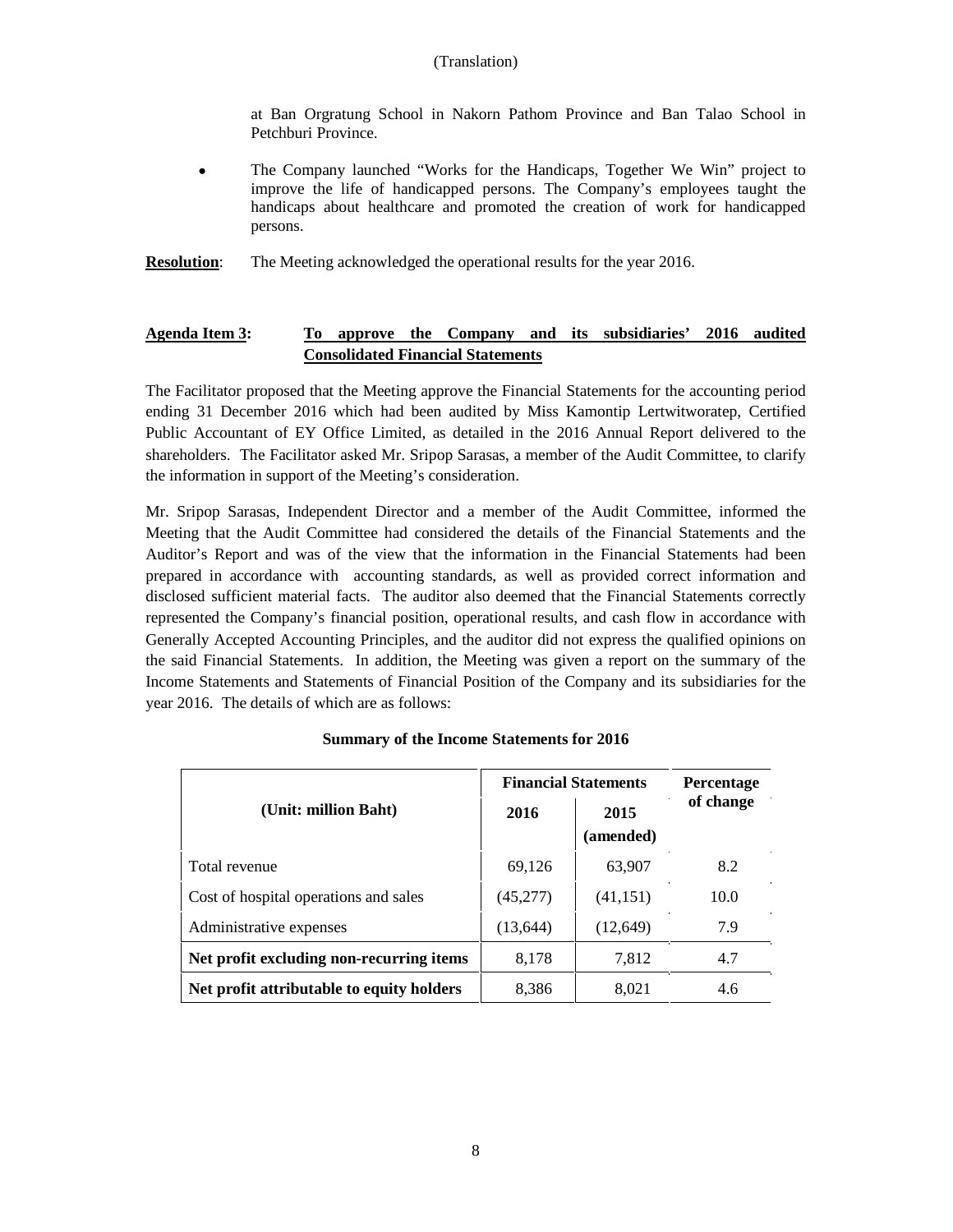|                                            | <b>Financial Statement</b> | <b>Percentage</b> |           |
|--------------------------------------------|----------------------------|-------------------|-----------|
| (Unit: million Baht)                       | 2016                       | 2015<br>(amended) | of change |
| Cash and cash equivalent                   | 4.217                      | 5,529             | (23.7)    |
| Trade and other receivables                | 6,033                      | 6,484             | (7.0)     |
| Property, premises, and equipment          | 56.164                     | 52,950            | 6.1       |
| <b>Total assets</b>                        | 106,939                    | 102,335           | 4.5       |
| <b>Total liabilities</b>                   | 48,634                     | 47.338            | 2.7       |
| Total shareholders' equity                 | 58,305                     | 54,997            | 6.0       |
| Total liabilities and shareholders' equity | 106,939                    | 102,335           | 4.5       |

# **Summary of Statements of Financial Position as at 31 December 2016**

## **Summary of Management Discussion and Analysis and Operational Results**

The factors that promoted the growth of BDMS were:

- Increase in number of inpatients and outpatients from the extensive network of hospitals and expansion of the hospital business;
- Increase in the transfer of patients from within and outside of the BDMS network hospitals;
- Preparedness of the medical specialists and personnel; and
- Increase in service charge for healthcare depending on the difficulty level associated with the illness and complexity of the treatment required.

As a result of these factors, the revenue from Thai patients increased by 9 percent and revenue from foreign patients increased by 5 percent when compared with the revenue from the respective groups in 2015. The ratio of revenue from Thai patients to revenue from foreign patients was 71 percent to 29 percent in 2015 and 2016.

The Facilitator gave the Meeting an opportunity to raise questions. As no shareholders raised any questions, the Facilitator, therefore, requested the Meeting to vote.

The Secretary informed the Meeting that the resolution on this agenda item shall be passed by a majority vote of the shareholders attending the Meeting and casting their votes.

**Resolution:** After due consideration, the Meeting resolved to approve the Financial Statements and Income Statements for the year ending 31 December 2016, in accordance with the following votes: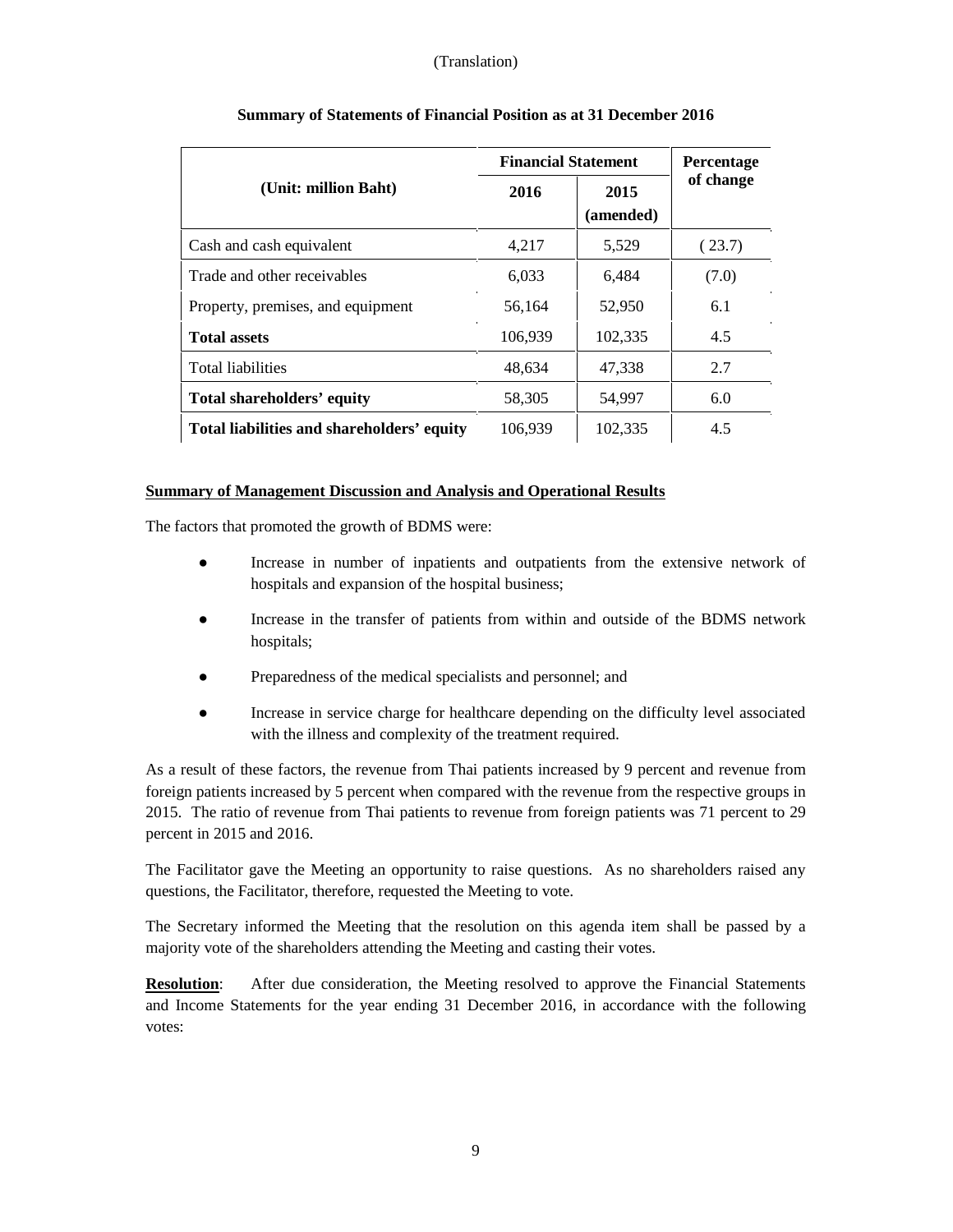|             | No. of votes   |       | Percentage* |
|-------------|----------------|-------|-------------|
| Approved    | 11,636,479,909 | votes | 99.9998     |
| Disapproved | 19.500         | votes | 0.0002      |
| Abstained   | 5,560,942      | votes | -           |
| Total       | 11,642,060,351 | votes |             |

*Remark:* \* The percentage is calculated based on the total number of votes cast by the shareholders attending the meeting and casting their votes.

## **Agenda Item 4: To approve the allocation of profit and dividend payment of 2016**

The Facilitator proposed that the Meeting approve the allocation of profit for the year 2016 and delegated Mrs. Narumol Noi-am, Chief Financial Officer (the "**Chief Financial Officer**"), to present the details of this matter to the Meeting.

The Chief Financial Officer proposed that the Meeting approve the dividend payment for the year 2016. The details were as follows:

- 1) The Company will pay the dividend derived from the 2016 net profit, at the rate of THB 0.29 per share for 15,490,956,540 ordinary shares, amounting to THB 4,492,377,396.60.
- 2) The rate of the dividend payment represented approximately 65 percent of the net profit of the Separated Financial Statements which is in compliance with the dividend payment policy, under which the Company must pay the dividend of not less than 50 percent of the net profit of the Separated Financial Statements.
- 3) 30 September 2016 was scheduled as the date to pay the interim dividend, derived from the first six-month period of 2016 operational results, at the rate of THB 0.10 per share, amounting to THB 1,549,095,654.00.
- 4) An additional dividend payment at the rate of THB 0.19 per share, amounting to THB 2,943,281,742.60.
- 5) 26 April 2017 was scheduled as the date to pay the dividend.
- 6) As the Company's legal reserve reached the amount specified by the Company's Articles of Association, it was, therefore, not necessary for the Company to allocate the profit as a legal reserve.

The Facilitator gave the Meeting an opportunity to raise questions. As no shareholders raised any questions, the Facilitator, therefore, requested the Meeting to vote.

The Secretary informed the Meeting that the resolution on this agenda item shall be passed by a majority vote of the shareholders attending the Meeting and casting their votes.

**Resolution**: After due consideration, the Meeting resolved to approve the allocation of profit for the year 2016 and the dividend payment deriving from the last six-month period of 2016 at the rate of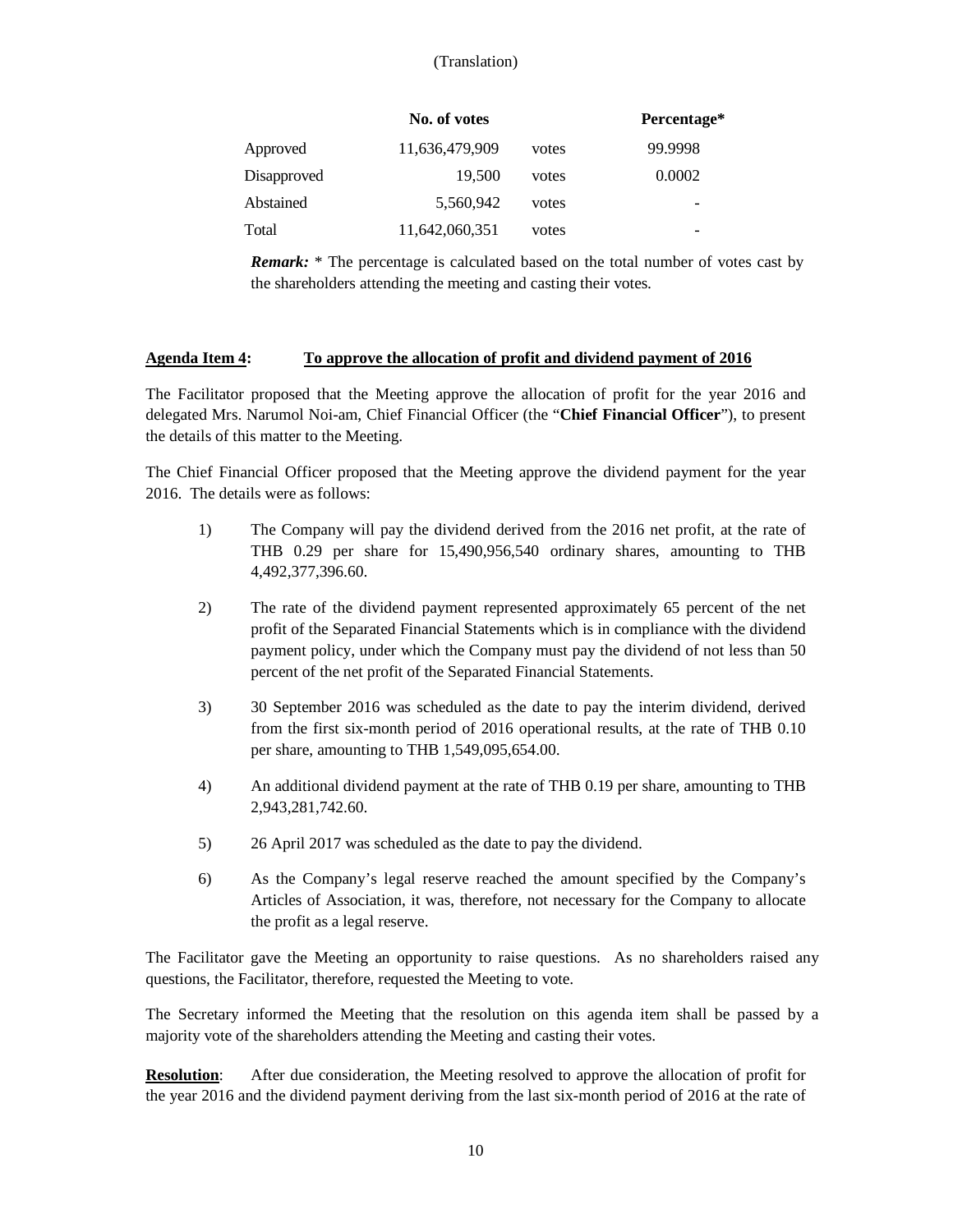THB 0.19 per share, amounting to THB 2,943,281,742.60. After such amount was combined with the interim dividend payment for the first six-month period of 2016, at the rate of THB 0.10 per share, the dividend payment to be paid will be at the rate of THB 0.29 per share, amounting to THB 4,492,377,396.60. In this regard, 26 April 2017 was scheduled as the dividend payment date. In addition, the Meeting resolved that there will be no additional allocation of profit as a legal reserve as proposed, in accordance with the following votes:

|             | No. of votes   |       | Percentage* |
|-------------|----------------|-------|-------------|
| Approved    | 11,648,634,159 | votes | 99.9997     |
| Disapproved | 37,800         | votes | 0.0003      |
| Abstained   | 42.112         | votes |             |
| Total       | 11,648,714,071 | votes | -           |

*Remark:* \* The percentage is calculated based on the total number of votes cast by the shareholders attending the meeting and casting their votes.

# **Agenda Item 5: To consider and approve the appointment directors in replacement of those who are due to retire by rotation**

The Facilitator asked Professor Emeritus Santasiri Sornmani, M.D., Independent Director and a member of the Nomination and Remuneration Committee, to clarify the details of the directors who were due to retire by rotation.

Professor Emeritus Santasiri Sornmani informed the Meeting that the Company's Articles of Association provide that one-third of the members of the Board of Directors shall retire from office by rotation. Currently, the Board of Directors comprises 14 directors, therefore, there were five directors due to retire by rotation, namely:

| 1. | Mr. Prasert Prasarttong-Osoth, M.D. | Director:             |
|----|-------------------------------------|-----------------------|
| 2. | Mr. Chatree Duangnet, M.D.          | Director:             |
| 3. | Mr. Pradit Theekakul                | Director:             |
| 4. | Mr. Sripop Sarasas                  | Independent Director; |
| 5. | Mr. Weerawong Chittmittrapap        | Independent Director. |

Therefore, after due consideration, the Nomination and Remuneration Committee, excluding the interested directors, had taken into account several reasons and appropriateness, as well as the variety of the educational background and work experience of the Board of Directors, and the candidates' past performance as directors and members of the subcommittees. It was thus deemed appropriate to propose that the Board of Directors approve and propose that the shareholders' meeting approve the reappointment of the five directors to act as the Company's directors and independent directors.

In this regard, the directors who were nominated for re-appointment as independent directors of the Company possessed the qualifications of the independent directors as defined by the Company and as prescribed by the Office of the Securities and Exchange Commission ("**SEC**"). Furthermore, those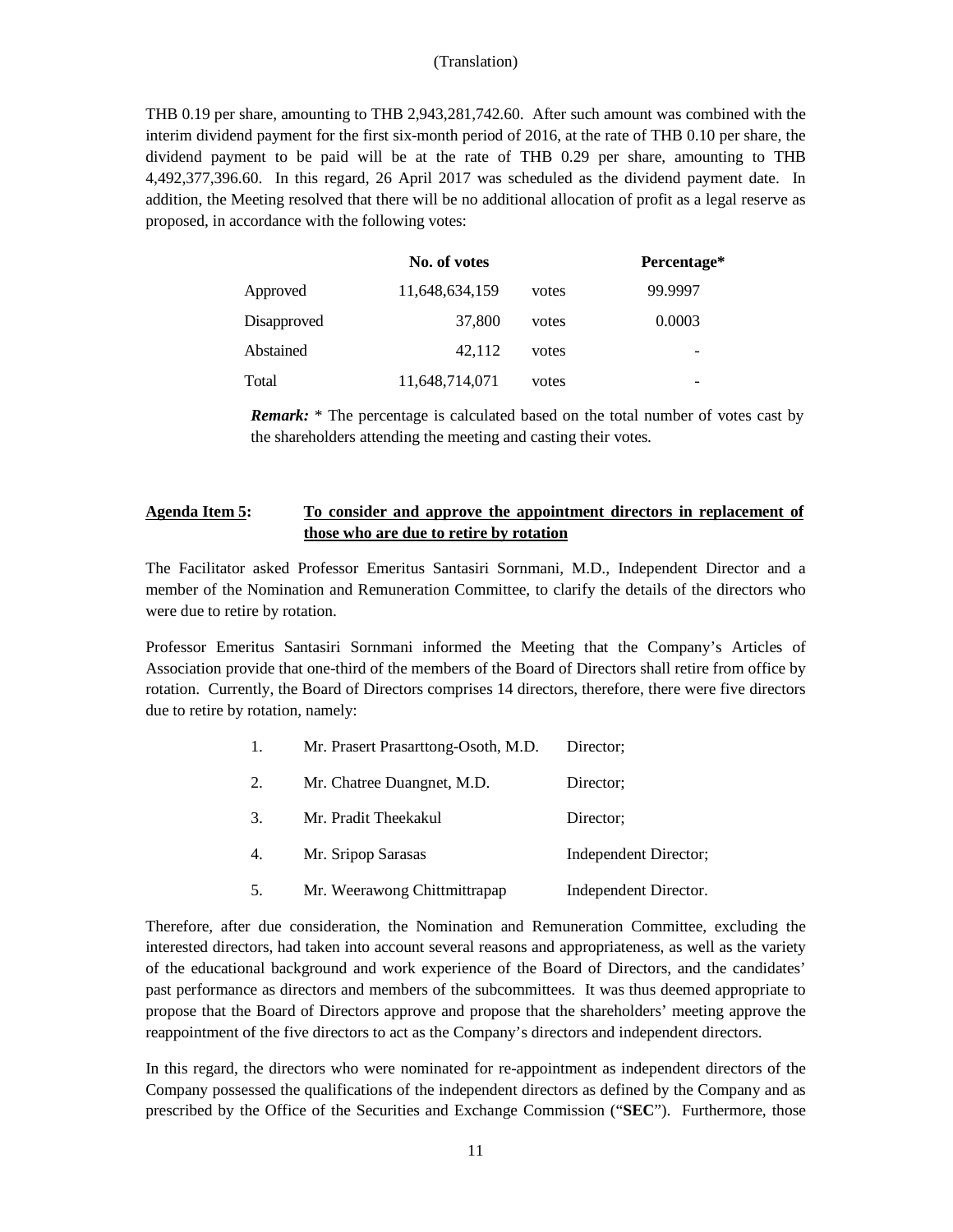nominated directors had never been executives, persons providing professional services, or had a significant business relationship with the Company or its subsidiaries.

Furthermore, the Company gave the shareholders an opportunity to nominate a person possessing the appropriate qualifications and not possessing any prohibited characteristics for a directorship position in accordance with the criteria posted on the Company's website. No shareholders nominated any person.

The profile, experience, term, and the Board of Directors' meeting attendance of the said five nominated directors and independent directors are set out in Enclosure 2; the Criteria and Guidelines on the nomination of directors are set out in Enclosure 4; and the definition of Company independent director is set out in Enclosure 5; all of the above were delivered to all shareholders together with the notice calling this Meeting.

The Facilitator gave the shareholders an opportunity to raise questions. No shareholders raised any question or provided comments. The Facilitator, therefore, proposed that the Meeting vote.

The Secretary informed the Meeting that the resolution shall be passed by a majority vote of the shareholders attending the Meeting and casting their votes. With respect to the voting in this agenda item, all ballot cards shall be collected. The ballots of the shareholders or proxies who voted against or abstained from voting shall be collected first. In the interest of convenience and expediency of ballot card collection, a shareholder who voted in favor of each director should keep his/her ballot and return it to the Company's staff after the appointment of all directors.

**Resolution:** After due consideration, the Meeting resolved to approve the re-appointment of the five directors as the Company's directors and independent directors as proposed, in accordance with the following votes on an individual basis:

|             | No. of votes   |       | Percentage* |
|-------------|----------------|-------|-------------|
| Approved    | 11,636,044,566 | votes | 99.9145     |
| Disapproved | 9,957,700      | votes | 0.0855      |
| Abstained   | 2,760,032      | votes | -           |
| Total       | 11,648,762,298 | votes | -           |

## **5.1 Mr. Prasert Prasarttong-Osoth, M.D., Director**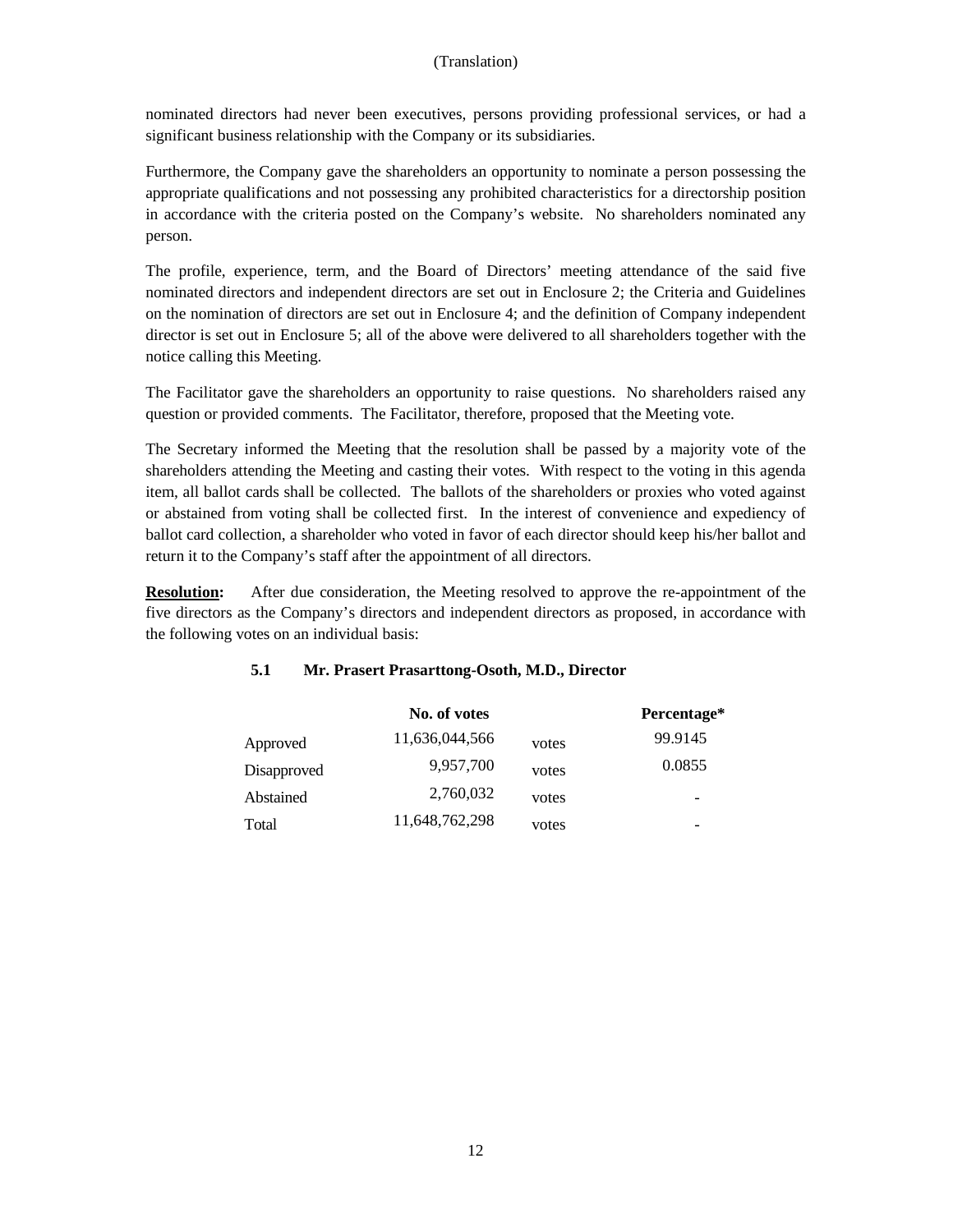# **5.2 Mr. Chatree Duangnet, M.D., Director**

|             | No. of votes   |       | Percentage* |
|-------------|----------------|-------|-------------|
| Approved    | 11,596,765,892 | votes | 99.5773     |
| Disapproved | 49,222,210     | votes | 0.4227      |
| Abstained   | 2,774,196      | votes |             |
| Total       | 11,648,762,298 | votes |             |

## **5.3. Mr. Pradit Theekakul, Director**

|             | No. of votes   |       | Percentage* |
|-------------|----------------|-------|-------------|
| Approved    | 11,525,645,876 | votes | 98.9684     |
| Disapproved | 120, 136, 629  | votes | 1.0316      |
| Abstained   | 2,979,793      | votes | -           |
| Total       | 11,648,762,298 | votes |             |

# **5.4 Mr. Sripop Sarasas, Independent Director**

|             | No. of votes   |       | Percentage* |
|-------------|----------------|-------|-------------|
| Approved    | 11,065,170,904 | votes | 95.0153     |
| Disapproved | 580,501,230    | votes | 4.9847      |
| Abstained   | 3,090,163      | votes |             |
| Total       | 11,648,762,298 | votes |             |

# **5.5 Mr. Weerawong Chittmittrapap, Independent Director**

|             | No. of votes      |       | Percentage* |
|-------------|-------------------|-------|-------------|
| Approved    | 11, 142, 798, 754 | votes | 95.6904     |
| Disapproved | 501,837,151       | votes | 4.3096      |
| Abstained   | 4,097,193         | votes |             |
| Total       | 11,648,733,098    | votes |             |

*Remark:* \* The percentage is calculated based on the total number of votes cast by the shareholders attending the meeting and casting their votes.

## **Agenda Item 6: To fix the directors' remuneration**

The Facilitator asked Mr. Sripop Sarasas, a member of the Nomination and Remuneration Committee, to clarify the details of this matter in support of the Meeting's consideration.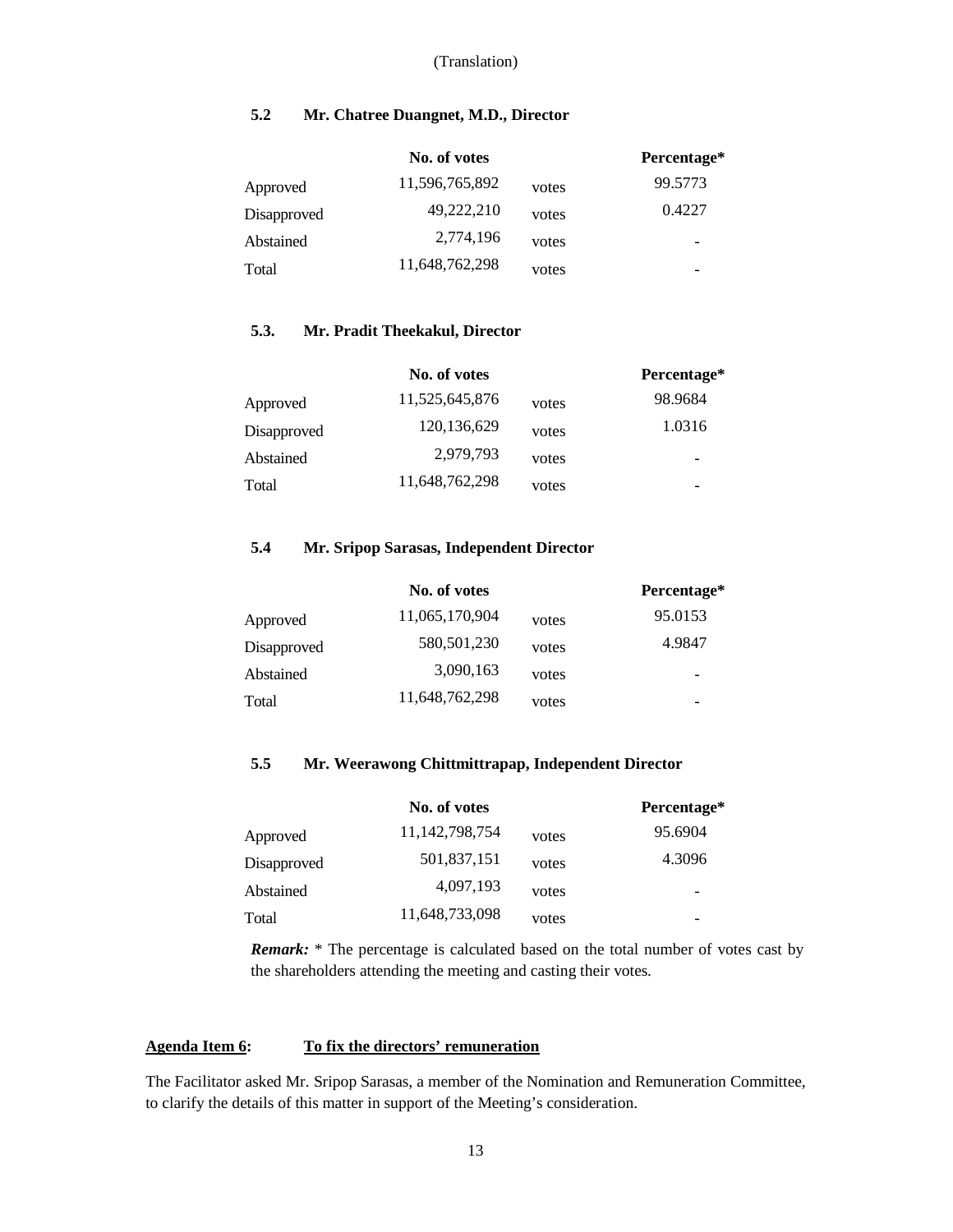Mr. Sripop Sarasas, a member of the Nomination and Remuneration Committee, clarified that the Nomination and Remuneration Committee has thoroughly considered and reviewed the directors' remuneration by taking into account the increased accountability and responsibility, the revenue and profit growth of the Company, as well as the current number of directors, in comparison with the directors' remuneration of businesses generating the same level of profit. The details of which were as follows:

(Unit: THB million)

|                                                                                   | 2016    | 2015<br>(amended) | 2014    |
|-----------------------------------------------------------------------------------|---------|-------------------|---------|
| The Company's growth according to the<br><b>Consolidated Financial Statements</b> |         |                   |         |
| Revenue from hospital operations                                                  | 65,237  | 60,240            | 54,341  |
| Growth rate                                                                       | 8.3%    | 10.9%             | 10.5%   |
| Total revenue                                                                     | 69,126  | 63,907            | 56,994  |
| Growth rate                                                                       | 8.2%    | 12.2%             | 10.9%   |
| Net profits                                                                       | 8,386   | 8,021             | 7,394   |
| Net profit rate                                                                   | 12.1%   | 12.6%             | 13.1%   |
| Shareholders' interest                                                            |         |                   |         |
| Dividends from the annual operational results<br>(Baht/share)                     | $0.29*$ | 0.26              | 0.23    |
| Value of the securities as per market price at the<br>end of the year             | 357,841 | 345,448           | 266,444 |
| Growth rate                                                                       | 4%      | 30%               | 46%     |
| Number of members of the Board of<br>Directors (persons)                          | 14      | 15                | 15      |

*Remark: \* The figure was proposed for approval for the dividend payment at the 2017 Annual General Meeting of Shareholders.* 

In this regard, the Board of Directors, upon the proposal of the Nomination and Remuneration Committee, deemed it appropriate to propose to the shareholders' meeting for its consideration and determination, the directors' remuneration at the following rate: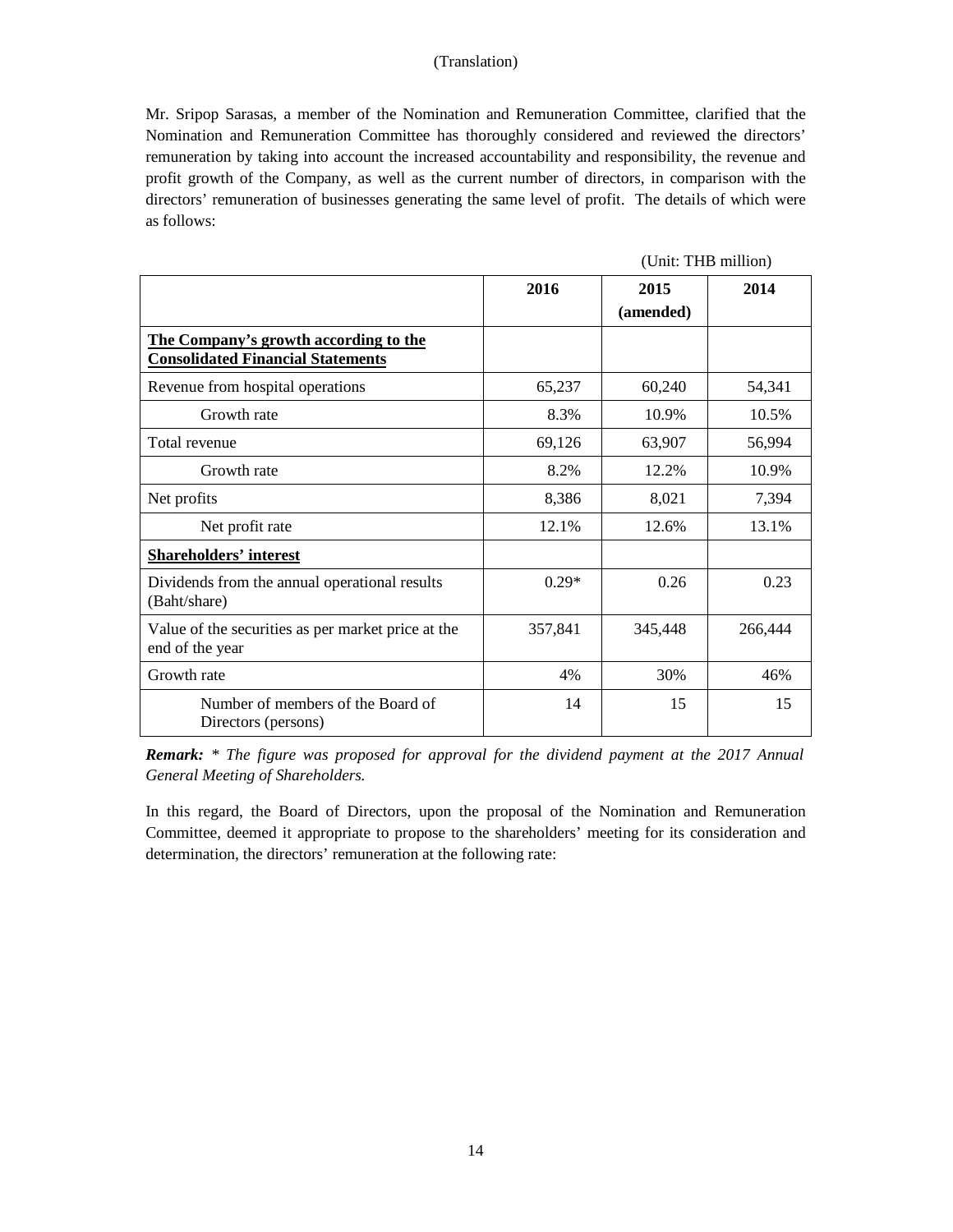|                                 | <b>Proposed for approval</b><br>at 2017 AGM | 2016 AGM               | 2015 AGM               |
|---------------------------------|---------------------------------------------|------------------------|------------------------|
| 1.1 Board meeting<br>allowance  |                                             |                        |                        |
| - Chairman                      | THB 75,000 per meeting                      | THB 75,000 per meeting | THB 60,000 per meeting |
| - Director (per<br>person)      | THB 50,000 per meeting                      | THB 50,000 per meeting | THB 40,000 per meeting |
| 1.2 Directors' bonus<br>(Total) | THB $69.1$ million*                         | THB 63.9 million       | THB 56 million         |

# **1. The Board of Directors' Remuneration**

In this regard, the Board of Directors shall be authorized to allocate the directors' bonus, which shall be calculated based on the rate of 0.1 percent of the total revenue according to the latest Consolidated Financial Statements of the Company and its subsidiaries.

**2. Subcommittees' remuneration:** the Audit Committee, the Nomination and Remuneration Committee, and the Executives shall receive remuneration in the form of meeting allowances as follows:

| $\overline{C}$                                                          |                                                                    |                         |                        |
|-------------------------------------------------------------------------|--------------------------------------------------------------------|-------------------------|------------------------|
| Subcommittee                                                            | Proposed for approval at<br><b>2017 AGM</b>                        | <b>2016 AGM</b>         | 2015 AGM               |
|                                                                         | 2.1 Meeting allowance of the Audit Committee                       |                         |                        |
| Chairman                                                                | THB 105,000 per meeting                                            | THB 105,000 per meeting | THB 75,000 per meeting |
| Member of the<br>$\overline{\phantom{0}}$<br>committee (per<br>person)  | THB 70,000 per meeting                                             | THB 70,000 per meeting  | THB 50,000 per meeting |
|                                                                         | 2.2 Meeting allowance of the Executive Committee                   |                         |                        |
| Chairman                                                                | THB 90,000 per meeting                                             | THB 90,000 per meeting  | THB 75,000 per meeting |
| Member of the<br>$\blacksquare$<br>committee (per<br>person)            | THB 60,000 per meeting                                             | THB 60,000 per meeting  | THB 50,000 per meeting |
|                                                                         | 2.3 Meeting allowance of the Nomination and Remuneration Committee |                         |                        |
| Chairman                                                                | THB 75,000 per meeting                                             | THB 75,000 per meeting  | THB 60,000 per meeting |
| Member of the<br>$\blacksquare$<br>committee (per<br>person)            | THB 50,000 per meeting                                             | THB 50,000 per meeting  | THB 40,000 per meeting |
| 2.4 Meeting allowance of the Enterprise-wide Risk Management Committee* |                                                                    |                         |                        |

(Unit: THB)

(Unit: THB)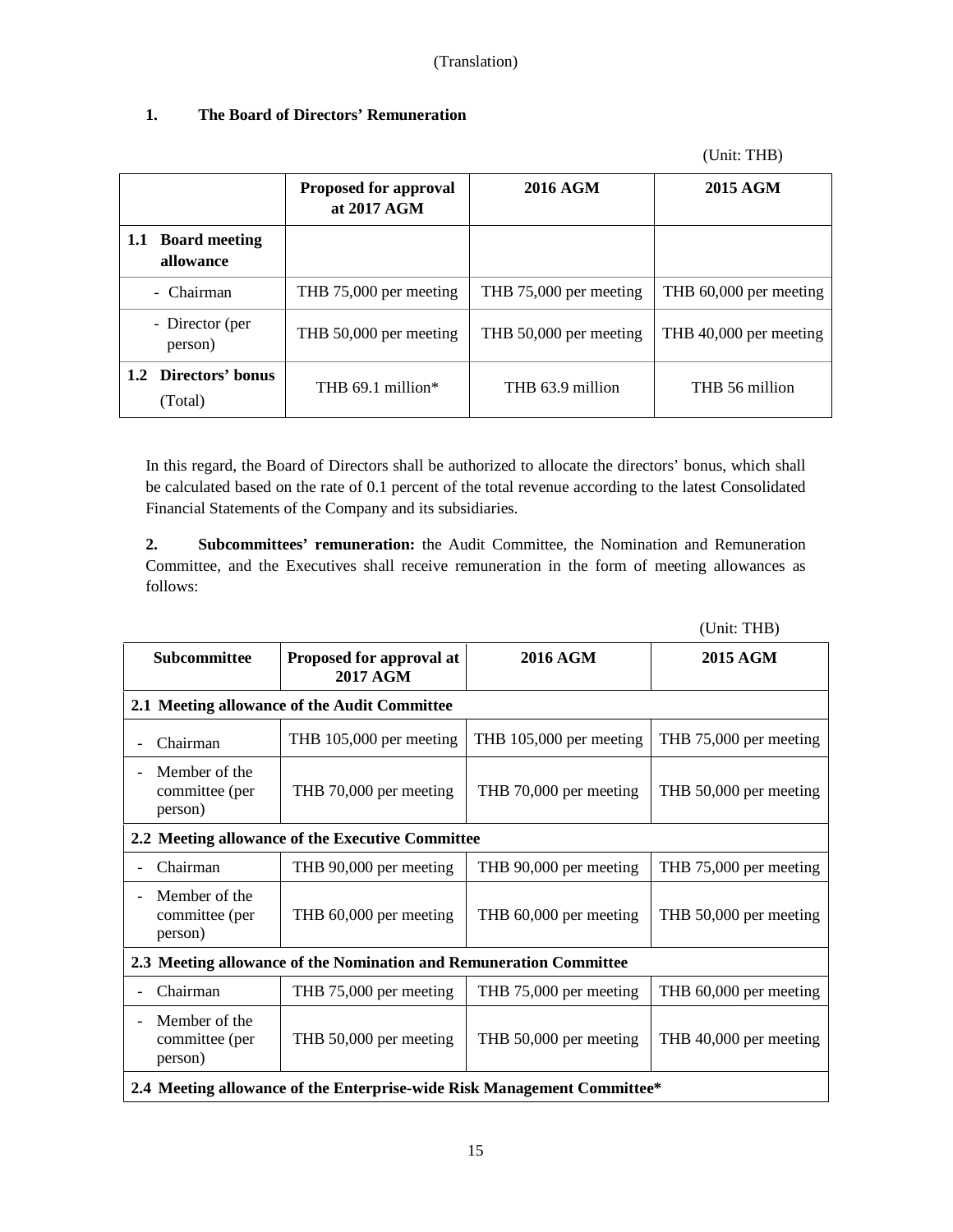#### (Unit: THB)

| Subcommittee                               | Proposed for approval at<br><b>2017 AGM</b> | 2016 AGM | 2015 AGM |
|--------------------------------------------|---------------------------------------------|----------|----------|
| Chairman                                   | THB 75,000 per meeting                      |          |          |
| Member of the<br>committee (per<br>person) | THB 50,000 per meeting                      |          |          |

*Remark: \*The committee was established in accordance with the resolution of the Board of Directors No. 2/2017, convened on 28 February 2017.* 

The Facilitator gave the Meeting an opportunity to raise questions.

Mr. Suwat Leekajon, a shareholder, asked how frequently the meetings of all of the aforementioned committees are held each year.

Mr. Sripop Sarasas explained that meetings of the Board of Directors and Audit Committee are convened at least once a month and four times per year, respectively. However, considering that the Company was involved in many transactions, meetings of the Audit Committee and Executive Committee were held ten and twelve times last year, respectively. Meetings of the Nomination and Remuneration Committee are convened three times per year. In respect of the newly-established Risk Management Committee, meetings are expected to be held around six times per year at a minimum.

As no shareholders raised further questions, the Facilitator, therefore, requested the Meeting to vote.

The Secretary, therefore, informed the Meeting that the resolution shall be passed by the votes of no less than two-thirds cast by the shareholders attending the Meeting.

**Resolution:** After due consideration, the Meeting resolved to approve the determination of the directors' remuneration for the year 2017, being the same rate as the remuneration rate in 2016 as proposed, in accordance with the following votes:

|             | No. of votes   |       | Percentage*              |
|-------------|----------------|-------|--------------------------|
| Approved    | 11,174,016,765 | votes | 95.9244                  |
| Disapproved | 471,628,578    | votes | 4.0487                   |
| Abstained   | 3,124,255      | votes | 0.0268                   |
| Total       | 11,648,769,598 | votes | $\overline{\phantom{a}}$ |

*Remark:* \* The percentage is calculated based on the total number of votes cast by the shareholders attending the meeting.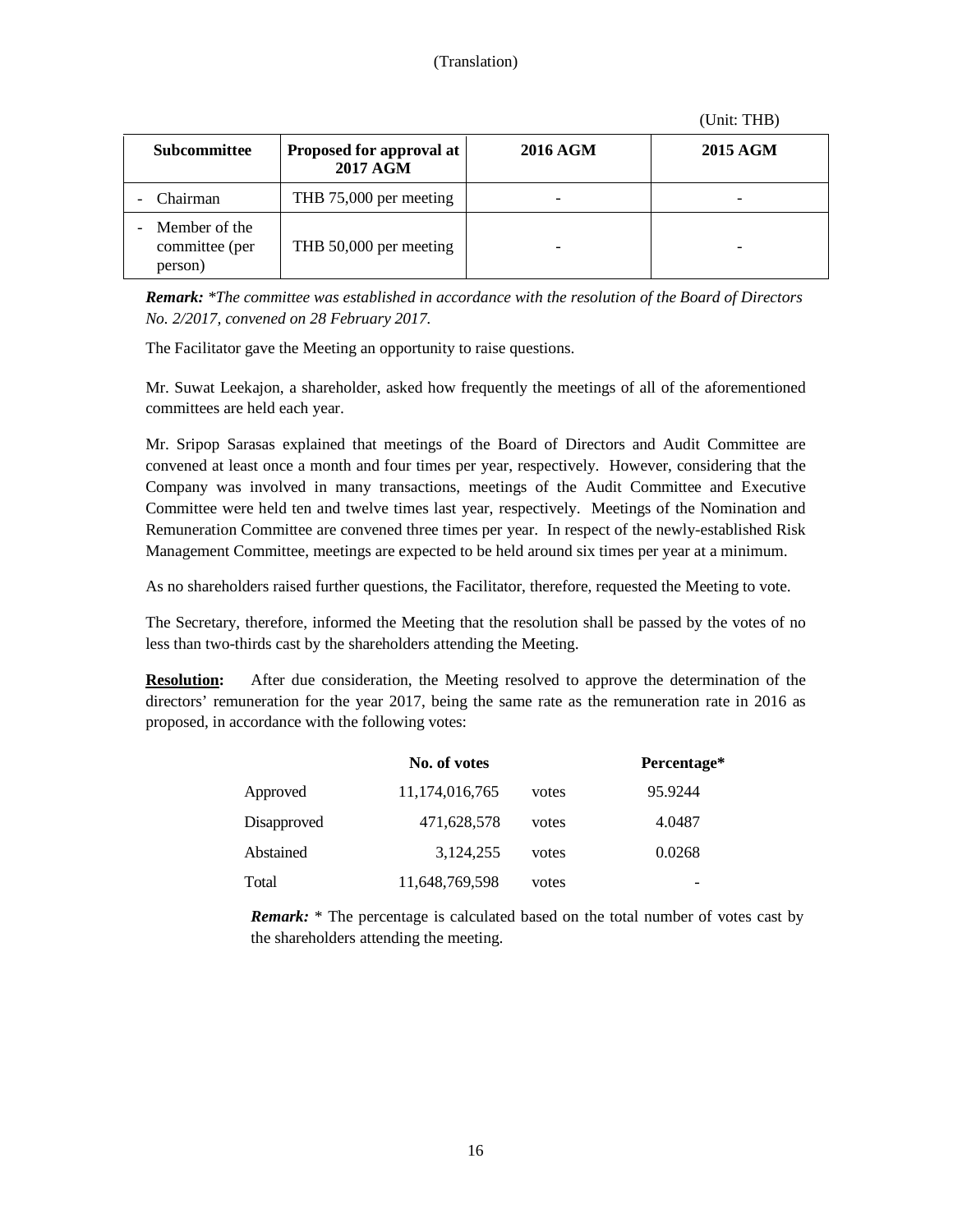# **Agenda Item 7: To appoint the auditor for 2017 and fix audit remuneration**

The Facilitator proposed that the Meeting appoint auditors for the year 2017 and determine the auditors' fee, and asked Professor Emeritus Santasiri Sornmani, M.D., Chairman of the Audit Committee, to inform the Meeting of the details of the auditors for its consideration.

Professor Emeritus Santasiri Sornmani, M.D., Chairman of the Audit Committee, informed the Meeting that the Audit Committee had selected the auditors under the following criteria:

- 1. Knowledge, capability, and experience of the auditor;
- 2. Number of personnel and the experience of the team;
- 3. Reasonableness of the service fee compared to the market price; and
- 4. Independence of the auditors and his/her office, as not having a relationship with and/or interests in the Company, its subsidiaries, the executives, major shareholders, or related persons of the aforementioned parties.

Therefore, it is deemed appropriate to propose that the Meeting approve the appointment of the auditors from EY Office Limited as the Company's auditors for the year 2017, namely,

| List of auditors proposed for appointment<br>in this Meeting | <b>Certified Public</b><br><b>Accountant No.</b> | First year signing as<br>the auditor |
|--------------------------------------------------------------|--------------------------------------------------|--------------------------------------|
| 1. Miss Kamontip Lertwitworatep and/or                       | No. 4377                                         | 2016                                 |
| 2. Miss Siriwan Suratepin and/or                             | No. 4604                                         |                                      |
| 3. Miss Sarinda Hirunprasurtwutti                            | No. 4799                                         |                                      |

Furthermore, the audit fee was determined in an amount of THB 2.24 million, which increased by 7.2 percent from the previous year, due to the additional duty of reviewing the annual report under the auditor's scope of work. The details of the audit fee were as follows:

(Unit: THB)

| <b>Audit Fee</b>         | 2017      | 2016      | 2015      |
|--------------------------|-----------|-----------|-----------|
| Audit fee for 3 quarters | 957,000   | 957,000   | 870,000   |
| Yearly audit fee         | 1,283,000 | 1,133,000 | 1,030,000 |
| <b>Total fee</b>         | 2,240,000 | 2,090,000 | 1,900,000 |

In this regard, the nominated auditors of the Company and its subsidiaries and EY Office Limited, the auditors' firm, had no relationship with and/or interests in the Company/its subsidiaries/executives/major shareholders, or related persons of the aforementioned parties. Furthermore, they showed independence in auditing and providing their professional opinions on the Financial Statements of the Company and its subsidiaries.

The Facilitator gave the Meeting an opportunity to raise questions.

Mr. Kraiwan Katawanit, a shareholder, asked the following questions: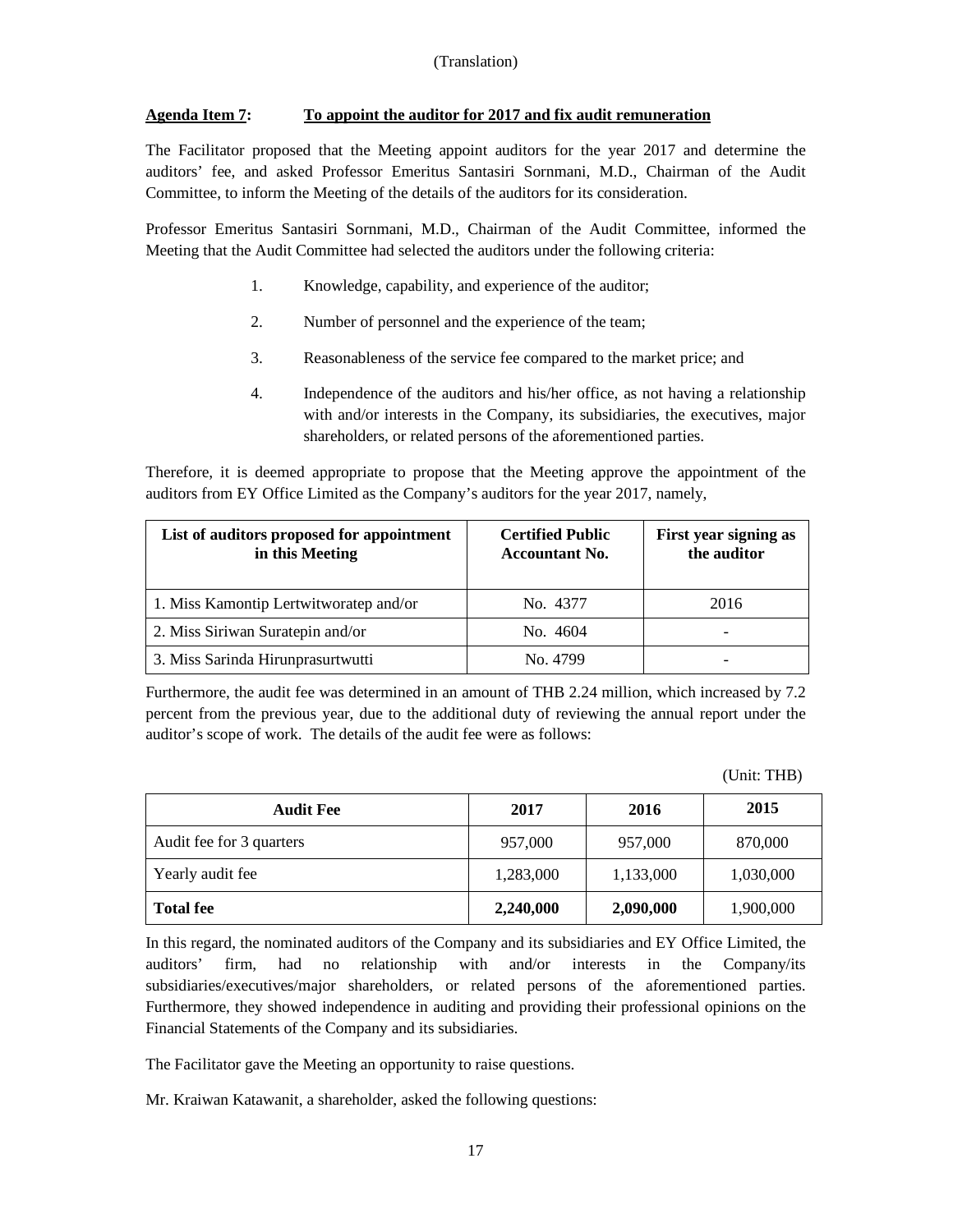1. He asked the Company to clarify whether the audit fee for the years 2015 and 2016, as specified in the notice calling this Meeting, had already been paid. In the case that payment of the audit fees for those years had been made, the audit fee for the year 2017 should also be a fixed amount rather than a capped limit as shown in the notice calling this Meeting.

2. With respect to the additional duties under the scope of work of the Auditor, specifically that the Auditor must also read the Annual Registration Statement and Annual Report of the Company, he asked whether the duty to "read" those documents means that the Auditor must "review" them. He was of the view that the increased audit fee would be unreasonable if the duty is simply to "read" those documents.

Professor Emeritus Santasiri Sornmani, M.D., Chairman of the Audit Committee, asked Miss Kamonthip Lertwitworatep, the Auditor, to give an explanation.

Miss Kamonthip Lertwitworatep, the Auditor, explained that the audit fee that was agreed upon is a fixed amount and, in compliance with the International Standard on Auditing (ISA) 720, the Auditor has a duty to review the annual report and to report any inconsistency identified in the course of the audit process to the Company for rectification. This duty constitutes an additional responsibility under the Auditor's scope of work.

Mr. Kraiwan Katawanit, a shareholder, suggested that it be recorded in the Meeting minutes that the additional duty of the Auditor is to review the annual report as explained by the Auditor.

As no shareholders raised further questions, the Facilitator, therefore, requested the Meeting to vote.

The Secretary informed the Meeting that the resolution on this agenda item shall be passed by a majority vote of the shareholders attending the Meeting and casting their votes.

**Resolution:** After due consideration, the Meeting resolved to appoint Miss Kamontip Lertwitworatep, Certified Public Accountant No. 4377; and/or Miss Siriwan Suratepin, Certified Public Accountant No. 4604; and/or Miss Sarinda Hirunprasurtwutti, Certified Public Accountant No. 4799 of EY Office Limited, as auditors of the Company for the year 2017, and to approve the determination of the audit fee in the amount of THB 2.24 million, as proposed, in accordance with the following votes:

|             | No. of votes   |       | Percentage* |
|-------------|----------------|-------|-------------|
| Approved    | 11,630,489,756 | votes | 99.8667     |
| Disapproved | 15,527,197     | votes | 0.1333      |
| Abstained   | 2,781,885      | votes |             |
| Total       | 11,648,798,838 | votes |             |

*Remark:* \* The percentage is calculated based on the total number of votes cast by the shareholders attending the meeting and casting their votes.

# **Agenda Item 8: To approve the issuance and offer for sale of the debentures in the amount of not exceeding THB 40,000 million**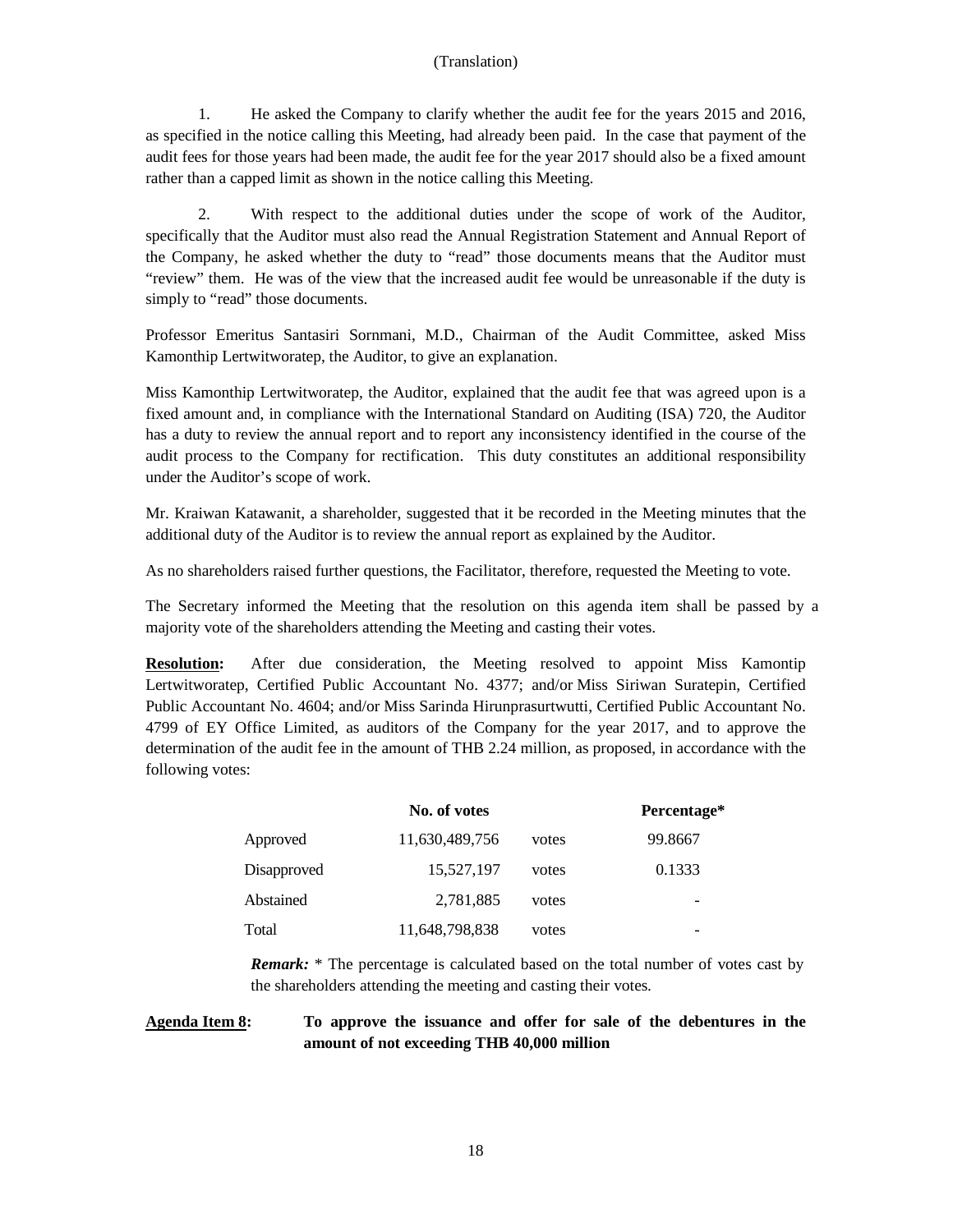The Facilitator proposed that the Meeting approve the issuance and offer for sale of the debentures in the amount of not exceeding THB 40,000 million and asked the Chief Financial Officer to inform the Meeting of the details of this matter.

The Chief Financial Officer informed the Meeting that at present, the Company was considering the sources of funds for use as its working capital, for the repayment of debt reaching its maturity, as well as for its investment expansion. The issuance of the debentures was considered as a material source of funds which incurred appropriate costs and also constituted another means, and provided enhanced flexibility, of fundraising for the Company.

The 2014 Annual General Meeting of Shareholders resolved to approve the issuance and offer for sale of the debentures in the amount of THB 20,000 million. At present, the total obligation of the debentures was THB 19,600 million.

In this regard, the Chief Financial Officer proposed that the Meeting approve the issuance and offer for sale of the debentures in the amount not exceeding THB 40,000 million. The obligation of the existing debentures would be included in this amount and at any time the total amount of the issued debentures would not exceed THB 40,000 million. The details of which are as follows:

| Type                    | Unsubordinated and unsecured debentures, with or without the debenture<br>holder's representative                                                                                                                                                                                                                                                                                                           |
|-------------------------|-------------------------------------------------------------------------------------------------------------------------------------------------------------------------------------------------------------------------------------------------------------------------------------------------------------------------------------------------------------------------------------------------------------|
| Currency                | THB and/or any other currency in the equivalent amount.                                                                                                                                                                                                                                                                                                                                                     |
| <b>Maturity Date</b>    | Not exceeding 12 years                                                                                                                                                                                                                                                                                                                                                                                      |
| <b>Total Value</b>      | Not exceeding THB 40,000 million or the equivalent amount in any other<br>currency.                                                                                                                                                                                                                                                                                                                         |
|                         | The Company can issue new debentures, additional debentures, and/or<br>debentures for replacement of the redeemed debentures, provided that the issued<br>debentures shall not exceed THB 40,000 million at any time.                                                                                                                                                                                       |
| Offer for Sale          | To offer for sale domestically and/or internationally, in one time and/or from<br>time to time, to the general public and/or in a private placement, specific<br>investors, institutional investors, ultra-high net worth investors, and/or high net<br>worth investors, in accordance with the criteria prescribed by the SEC and/or the<br>Capital Market Supervisory Board and/or the Office of the SEC. |
| <b>Interest Rate</b>    | Subject to the market conditions at the time at which the debentures are issued<br>and offered for sale.                                                                                                                                                                                                                                                                                                    |
| Principal Repayment     | Amortizing or bullet payment                                                                                                                                                                                                                                                                                                                                                                                |
| Call Option             | The Company may have the right to redeem the debentures before the maturity<br>date, and may repurchase the debentures, subject to the conditions to be<br>specified by the Company.                                                                                                                                                                                                                        |
| Put Option              | The Company may provide that the investors shall have the right to redeem the<br>debentures before the maturity date, and may resell the debentures, subject to the<br>conditions to be specified by the Company.                                                                                                                                                                                           |
| <b>Secondary Market</b> | The Company may list the debentures with the Thai Bond Dealing Centre or<br>other foreign bond dealing centres.                                                                                                                                                                                                                                                                                             |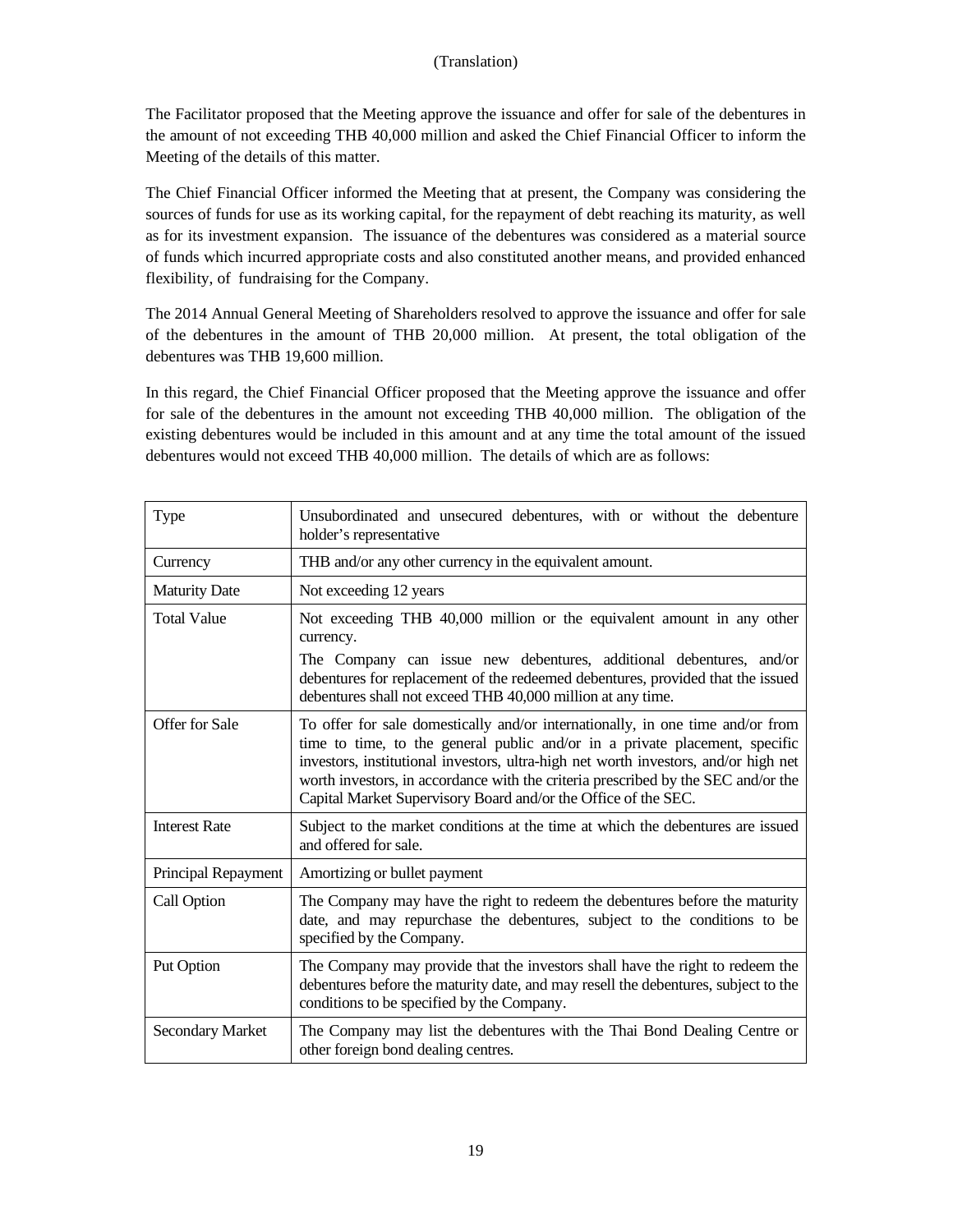In addition, the President and/or the Chief Financial Officer or any person delegated by the President and/or the Chief Financial Officer shall be authorized to: (1) determine other criteria, conditions, and details, as well as any other actions with respect to the issuance and offer for sale as deemed necessary and appropriate as required by the law; (2) list the debentures on the Stock Exchange of Thailand, the Thai Bond Market Association or other secondary markets in the country and abroad, as well as to apply for permission, disclose information, and deal with the relevant agencies; (3) appoint advisors or persons relating to the issuance and offer for sale of the debentures, as well as to enter into agreements, execute, and amend relevant documents and contracts, and to undertake any action in order to complete the issuance and offer for sale of debentures.

The Facilitator gave the shareholders an opportunity to raise questions. As no shareholders raised any questions, the Facilitator requested the Meeting to vote.

The Secretary informed the Meeting that the resolution on this agenda item shall be passed by the votes of no less than three-quarters cast by the shareholders attending the Meeting and entitled to vote.

**Resolution:** After due consideration, the Meeting resolved to approve the issuance and offer for sale of the debentures in the amount of not exceeding THB 40,000 million and to authorize the President and/or the Chief Financial Officer or any person delegated by the President and/or the Chief Financial Officer to undertake any action, as proposed, in accordance with the following votes:

|             | No. of votes   |       | Percentage* |
|-------------|----------------|-------|-------------|
| Approved    | 11,524,667,389 | votes | 98.9344     |
| Disapproved | 121,379,157    | votes | 1.0420      |
| Abstained   | 2.752.292      | votes | 0.0236      |
| Total       | 11,648,798,838 | votes |             |

*Remark:* \* The percentage is calculated based on the total number of votes cast by the shareholders attending the meeting and entitled to vote.

The Facilitator informed the Meeting that Agenda Item 9 to Agenda Item 11 to be approved in this Meeting were related to and conditional upon each other. Therefore, the Company will explain the information and details of all agenda items together in order to simplify the matters for the shareholders and then request the shareholders to vote on each agenda item from Agenda Item 9 to Agenda Item 11, respectively. If any agenda item is not approved by the Meeting, the subsequent agenda items would not be proposed to the Meeting for vote casting.

The Facilitator asked the Chief Financial Officer to inform the Meeting of the details on Agenda Item 9 to Agenda Item 11 for its consideration.

The Chief Financial Officer informed the Meeting that, in 2011, the Stock Exchange of Thailand permitted listed companies to increase the registered capital by means of a general mandate in the interest of ensuring the flexibility and expediency in respect of the process for raising smaller amounts of funds in a short time period, and that the same is reflective of the volatile market conditions and relevant factors.

The Company, therefore, proposed to increase its capital by means of a general mandate as an alternative approach for the Company's fundraising. In the case that the Company decides to increase its registered capital by means of a general mandate by issuing ordinary shares to accommodate the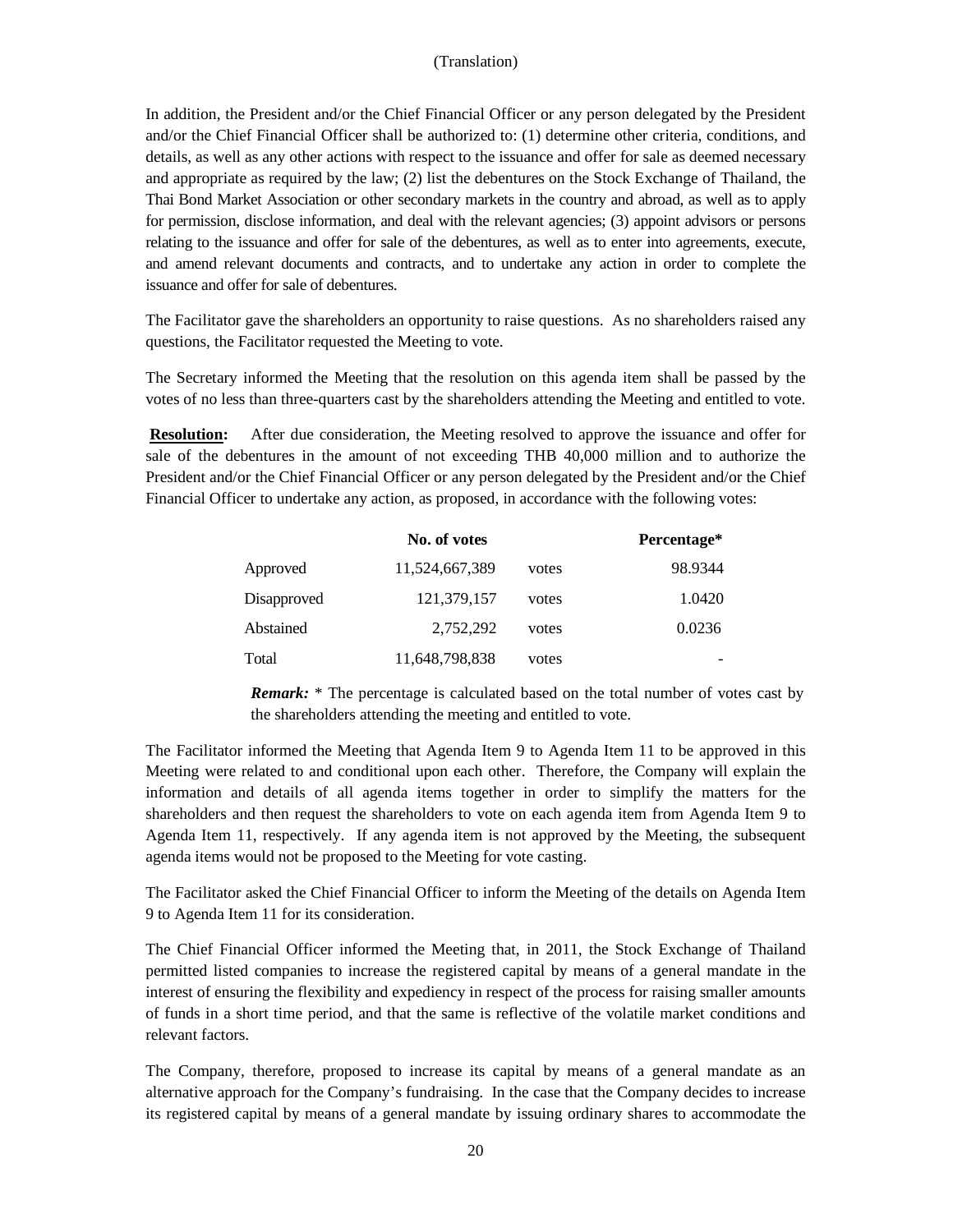capital increase, the Company would be required to comply with the following procedures prescribed by the law:

| <b>Decrease and Increase of the Registered Capital</b> |  |  |
|--------------------------------------------------------|--|--|
|                                                        |  |  |
|                                                        |  |  |

| <b>Agenda Item</b>                                                                                               | <b>Million Shares</b> | <b>THB</b> million |
|------------------------------------------------------------------------------------------------------------------|-----------------------|--------------------|
| Current registered capital (at the par value of THB 0.1)<br>per share)                                           | 16,497.9              | 1,649.8            |
| Capital decrease<br>9                                                                                            | (464.7)               | (46.5)             |
| Remaining registered capital (including 542,183,478)<br>shares issued to accommodate the convertible debentures) | 16,033.2              | 1,603.3            |
| Capital increase by means of a general mandate<br>10                                                             | 1.549.0               | 154.9              |
| New registered capital                                                                                           | 17,582.2              | 1,758.2            |
|                                                                                                                  |                       |                    |

**Agenda Item 11**: **Allocation of the newly-issued shares by means of a general mandate**

- (1) Allocation of 774.5 million shares to the general public (5 percent of the paid-up capital)
- (2) Allocation of 774.5 million shares in a private placement (5 percent of the paid-up capital);

whereby  $(1) + (2)$  shall not exceed 5 percent of the paid-up capital.

1. At present, the registered capital which has not been paid-up is 464,728,696 shares, equivalent to THB 46,472,869.60, which was issued by means of a general mandate by virtue of the resolution of the 2014 Annual General Meeting of Shareholders and remained unused. As a result, in Agenda Item 9, the Company was required to decrease the registered capital of THB 46,472,869.60 from the existing registered capital of THB 1,649,786,871.40 to THB 1,603,314,001.80, by cancelling 464,728,696 unissued ordinary shares, at the par value of THB 0.10 per share, and to amend Clause 4 of the Memorandum of Association on the registered capital, as detailed in the notice calling this Meeting on Agenda Item 9, in order to be in line with the capital decrease before the increase in registered capital by means of a general mandate.

2. After the "capital decrease", the Company will increase the registered capital, by issuing newly-issued ordinary shares by means of a general mandate of not exceeding 5 percent of the paid-up capital of the Company. At present, the issued and paid-up capital of the Company is THB 1,549,095,654.

In Agenda Item 10, the Company was required to increase the registered capital by THB 154,909,565.40, from the existing registered capital of THB 1,603,314,001.80 to THB 1,758,223,567.20, by issuing 1,549,095,654 newly-issued ordinary shares, at the par value of THB 0.10 per share, and to amend Clause 4 of the Memorandum of Association on the registered capital, as detailed in the notice calling this Meeting on Agenda Item 10, in order to be in line with the capital increase.

3. Subsequently, in Agenda Item 11, the Company will allocate not exceeding 1,549,095,654 newly-issued ordinary shares in the following manner:

(1) Allocation of not exceeding 774,547,827 newly-issued ordinary shares,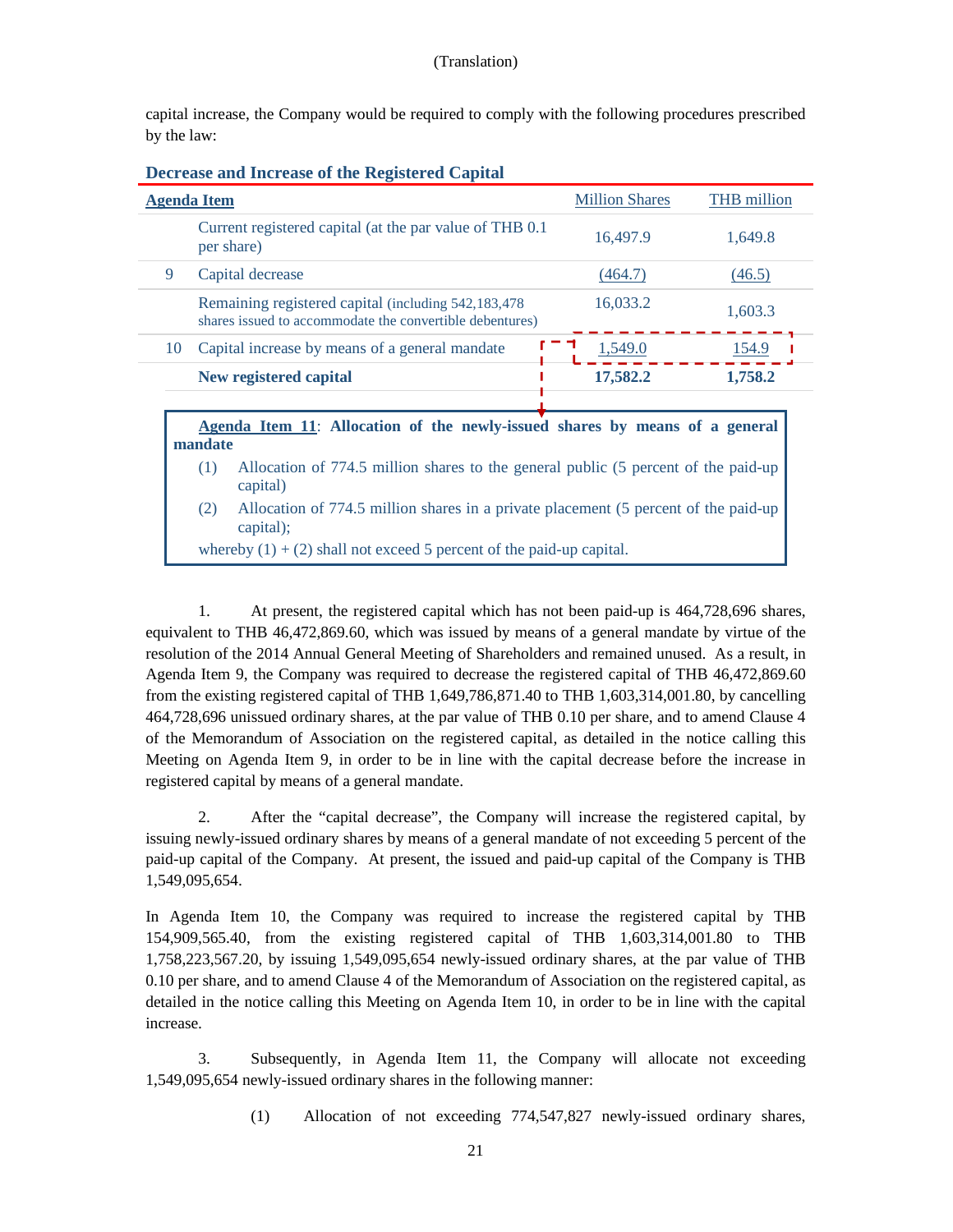equivalent to 5 percent of the paid-up capital, in a public offering;

(2) Allocation of not exceeding 774,547,827 newly-issued ordinary shares, equivalent to 5 percent of the paid-up capital, in a private placement.

In this regard, the Meeting shall authorize the Board of Directors to:

- approve the offer for sale of the newly-issued ordinary shares in one time or from time to time. Notwithstanding the foregoing, the allocation of the newly-issued ordinary shares under (1) and (2), either in the manners of (1) or (2) or the combination of (1) and (2), shall not exceed 5 percent of the paidup capital or 774,547,827 shares on the date on which the Board of Directors resolved to approve the capital increase.
- determine the objectives, the offering period, offering price, including the details and conditions relating to the allocation of the newly-issued ordinary shares, provided that the allocation of the newly-issued ordinary shares shall not be: (a) allocated to the connected persons; and (b) offered at the price lower than the market price as prescribed by the Notification of the SEC regarding the application for and approval of the offer for sale to the public or in a private placement, and that the fixing of the offering price of the newlyissued shares in a private placement shall be the best price according to the market conditions during the offering period, which shall not be lower than 90 percent of the market price in accordance with the Notification of the Capital Market Supervisory Board No. Tor Chor. 72/2558 Re: Approval of Offering for Sale of Newly-Issued Shares by Listed Companies in a Private Placement ('market price' means the weighted average of the Company's share price traded on the Stock Exchange for 7-15 consecutive business days prior to the date on which the offering price is fixed); and
- enter into negotiations, agreements, and execute relevant documentation and agreements and to undertake any act necessary for and relevant to the issuance and offer for sale of the newly-issued ordinary shares.

The allocation of the newly-issued ordinary shares by means of a general mandate shall be completed by the date on which the Company convenes the next Annual General Meeting of Shareholders or by any date on which the law provides that the next Annual General Meeting of Shareholders must be convened, whichever is earlier.

The Facilitator gave the Meeting an opportunity to raise questions.

Miss Korawan Sukasem, a shareholder, asked the following questions:

1. Whether the value of the shares to be sold in the capital increase transaction is equivalent to the market price or the par value of the shares; and

2. Whether the capital increase in this agenda will entitle the existing shareholders to the right to purchase the newly-issued shares.

The Chief Financial Officer explained that the offering price depends on the market price during the offering period, and the offering price must not be lower than 90 percent of the market price as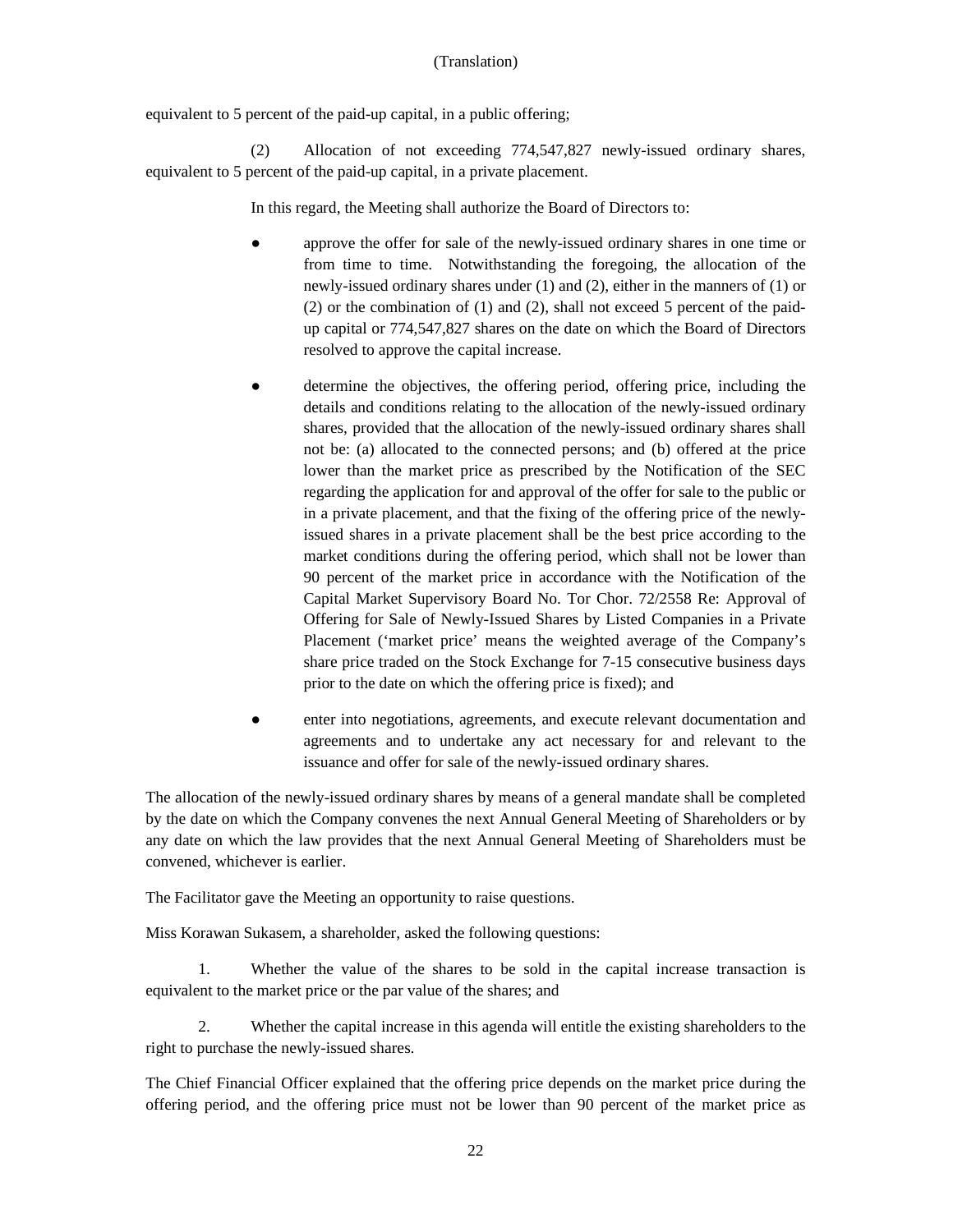prescribed the Notification of the SEC regarding the approval of the offering for sale of newly-issued shares by listed companies to specific investors. The Company has sought the approval of the SEC in regard to whether the capital increase by 5 percent by means of a general mandate will be via the offering for sale to the general public or by the means of a private placement with a parties who are not connected persons of the Company.

Miss Korawan Sukasem, a shareholder, stated that some companies grant the existing shareholders the right to acquire the newly-issued shares and asked whether it is possible to grant the existing shareholders of the Company the right to acquire the newly-issued shares at price that is slightly lower than the market price.

The Chief Financial Officer explained that given that this capital increase of the registered capital is only 5 percent, which is a small amount, and is a means of raising funds for investment or business expansion, those newly-issued shares will not be offered for sale to the existing shareholders. However, if funds are raised from the existing shareholders in the future, the approval of the shareholders must first be obtained, and in such a case, the amount of capital to be increased will be greater than the amount on this occasion.

Mr. Nakorn Vipoonawan, a proxy, asked about fund raising by means of the issuance of debentures and newly-issued shares by means of a general mandate in a total of THB 50,000 million. He asked when the Company plans to use the proceeds and in which projects will they be used for investment.

The Chief Financial Officer explained that the fundraising by means of issuing debentures or increasing the capital by means of a general mandate are channels for raising funds of the Company, both of which require the approval of the Meeting by means of a resolution. The Company will consider the method of the fundraising by considering the appropriate cost and the necessity on each occasion. With respect to the debentures, at present, the amount of outstanding debentures is THB 20,000 million and the average finance cost is approximately 3 percent. Therefore, the Company does not plan to use all of the proceeds from the requested approval of the issuance of the additional THB 20,000 million of debentures on this occasion at one time, and will raise funds as it deems necessary in accordance with the increased number of projects or business expansion opportunities. The amount may be THB 5,000 million or THB 7,000 million each time. In fact, earlier this year, the Company issued debentures for raising funds in the amount of THB 7,000 million. With respect to the capital increase by means of a general mandate by issuing 5 percent of the newly-issued ordinary shares, in the past, approval by means of a resolution of the Meeting had been requested three times, whereby the proceeds from such capital increase were in preparation for the acquisition of the business of a hospital. However, the seller of such business was not desirous of receiving payment for the said business in cash and requested to be transferred BDMS shares instead.

The capital increase by means of a general mandate usually expires upon the convening of the subsequent shareholders meeting. If the Meeting resolves to approve the said capital increase on this occasion but the Company does not use the proceeds from the capital increase during the year, the Meeting's resolution to approve the same would expire by default at the next shareholders meeting. Therefore, even though the respective limits for the issuance of the debentures and newly-issued shares are high, this in no way means that the Company will issue those instruments at the maximum limit. On the contrary, the Company will issue those instruments as it deems appropriate and necessary considering the various conditions and the best interests of the Company to ensure that the current rating of the Company is maintained.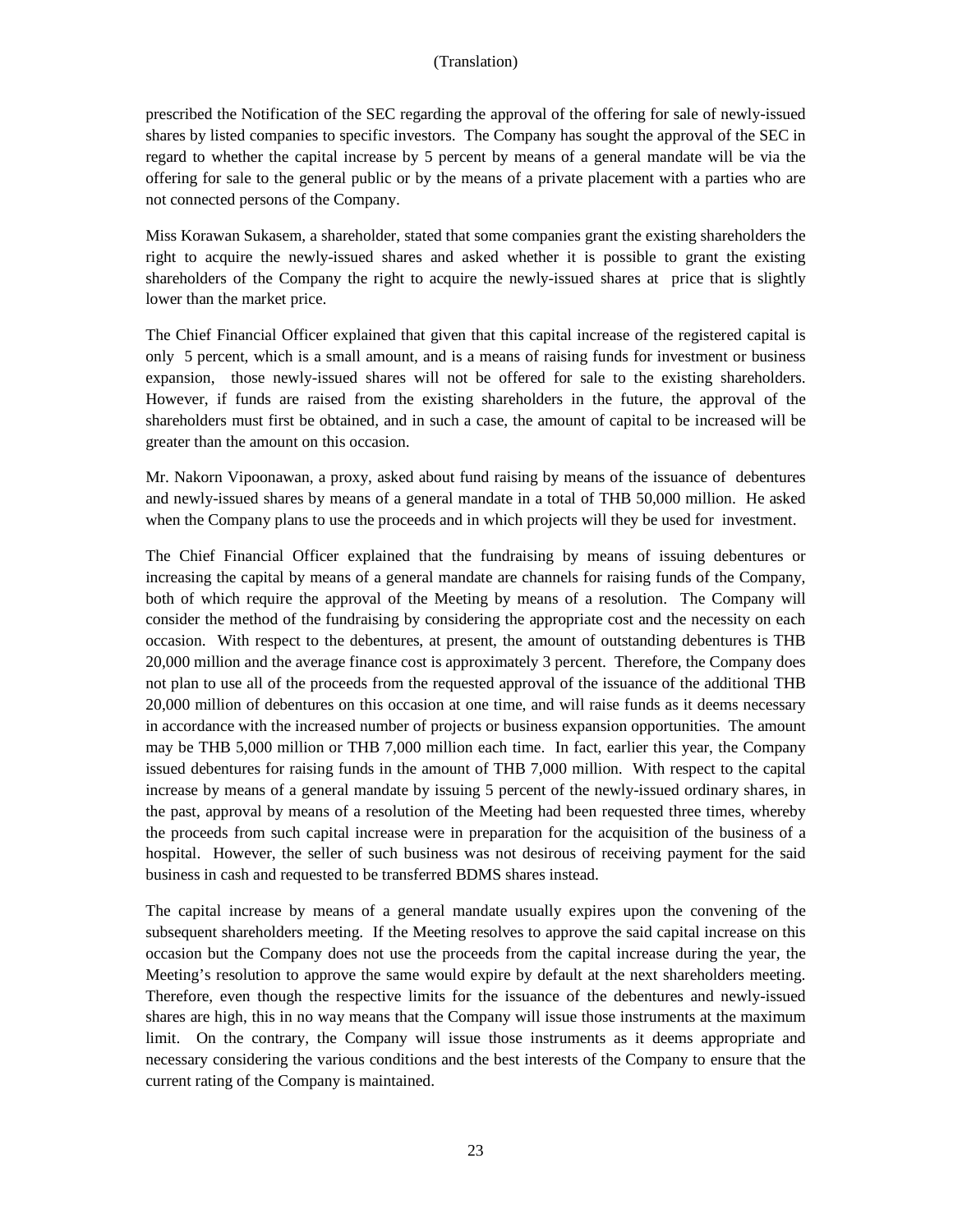As no shareholders raised further questions, the Facilitator, therefore, requested the Meeting to vote in Agenda Item 9 to Agenda Item 11, as follows:

# **Agenda Item 9: To approve the decrease in the registered capital and the amendment to the Memorandum of Association**

The Facilitator proposed that the Meeting approve the decrease in the registered capital of THB 46,472,869.60, from the existing registered capital of THB 1,649,786,871.40 to THB 1,603,314,001.80, by cancelling 464,728,696 unissued ordinary shares, at the par value of THB 0.10 per share, and to amend Clause 4 of the Memorandum of Association on the registered capital, in order to be in line with the capital decrease, by replacing the existing clause with the following provision:

# New provision:

| "Clause 4.           | Registered capital | 1,603,314,001.80 | Baht   | (one billion, six hundred three<br>million, three hundred fourteen<br>thousand, one baht eighty satang<br><i>only</i>        |
|----------------------|--------------------|------------------|--------|------------------------------------------------------------------------------------------------------------------------------|
|                      | Divided into       | 16,033,140,018   | shares | billion,<br><i>thirty-three</i><br><i>(sixteen)</i><br>one hundred forty<br>million,<br><i>thousand, eighteen shares)</i>    |
| Categorized<br>into: | Value per share    | 0.10             | Baht   | <i>(ten satang)</i>                                                                                                          |
|                      | Ordinary shares    | 16,033,140,018   | shares | billion,<br><i>(sixteen)</i><br><i>thirty-three</i><br>hundred forty<br>million,<br>one<br><i>thousand, eighteen shares)</i> |
|                      | Preference shares  |                  | shares | $)$ "                                                                                                                        |

The Secretary informed the Meeting that the resolution on this agenda item shall be passed by the votes of no less than three-quarters cast by the shareholders attending the Meeting and entitled to vote.

**Resolution:** After due consideration, the Meeting resolved to approve the decrease in the registered capital of THB 46,472,869.60, from the existing registered capital of THB 1,649,786,871.40 to 1,603,314,001.80, by cancelling 464,728,696 unissued ordinary shares, at the par value of THB 0.10 per share, and to amend Clause 4 of the Memorandum of Association on the registered capital, in order to be in line with the capital decrease, as proposed, in accordance with the following votes:

|                 | No. of votes      |       | Percentage* |
|-----------------|-------------------|-------|-------------|
| Approved        | 11, 113, 264, 739 | votes | 95.4088     |
| Disapproved     | 531,412,461       | votes | 4.5622      |
| Abstained       | 3,376,948         | votes | 0.0290      |
| Invalid ballots | 8,500             | votes |             |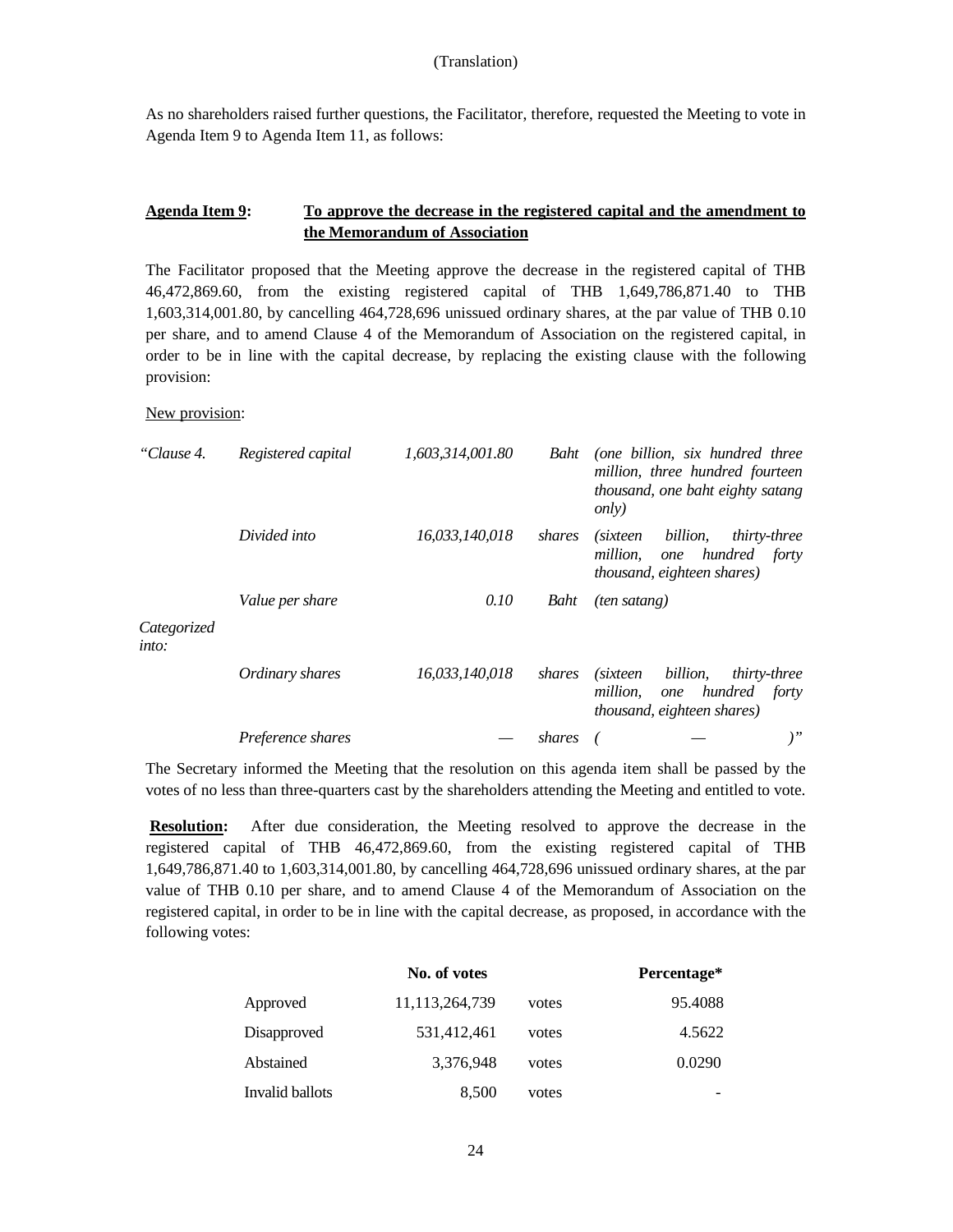#### Total 11,648,062,648 votes

*Remark:* \* The percentage is calculated based on the total number of votes cast by the shareholders attending the meeting and entitled to vote.

# **Agenda Item 10: To approve the increase in the registered capital by means of a general mandate and the amendment to the Memorandum of Association**

The Facilitator proposed that the Meeting approve the increase in the registered capital by means of a general mandate of THB 154,909,565.40, from the existing registered capital of THB 1,603,314,001.80 to THB 1,758,223,567.20, by issuing 1,549,095,654 newly-issued ordinary shares, at the par value of THB 0.10 per share, and to amend Clause 4 of the Memorandum of Association on the registered capital, in order to be in line with the capital increase, by replacing the existing terms with the following provision:

#### New provision:

| "Clause 4.           | Registered capital | 1,758,223,567.20 | Baht   | (one billion, seven hundred fifty-<br>eight million, two hundred<br><i>twenty-three</i><br>thousand,<br>five<br>hundred sixty-seven baht twenty<br>satang only) |
|----------------------|--------------------|------------------|--------|-----------------------------------------------------------------------------------------------------------------------------------------------------------------|
|                      | Divided into       | 17,582,235,672   | shares | (seventeen billion, five hundred<br>eighty-two million, two hundred<br>thirty-five thousand, six hundred<br>seventy-two shares)                                 |
| Categorized<br>into: | Value per share    | 0.10             | Baht   | <i>(ten satang)</i>                                                                                                                                             |
|                      | Ordinary shares    | 17,582,235,672   | shares | (seventeen billion, five hundred<br>eighty-two million, two hundred<br>thirty-five thousand, six hundred<br>seventy-two shares)                                 |
|                      | Preference shares  |                  | shares | $)$ "                                                                                                                                                           |

The Secretary informed the Meeting that the resolution on this agenda item shall be passed by the votes of no less than three-quarters cast by the shareholders attending the Meeting and entitled to vote.

**Resolution:** After due consideration, the Meeting resolved to approve the increase in the registered capital by means of a general mandate of THB 154,909,565.40, from the existing registered capital of THB 1,603,314,001.80 to THB 1,758,223,567.20, by issuing 1,549,095,654 newly-issued ordinary shares, at the par value of THB 0.10 per share, and to amend Clause 4 of the Memorandum of Association on the registered capital, in order to be in line with the capital increase, as proposed, in accordance with the following votes: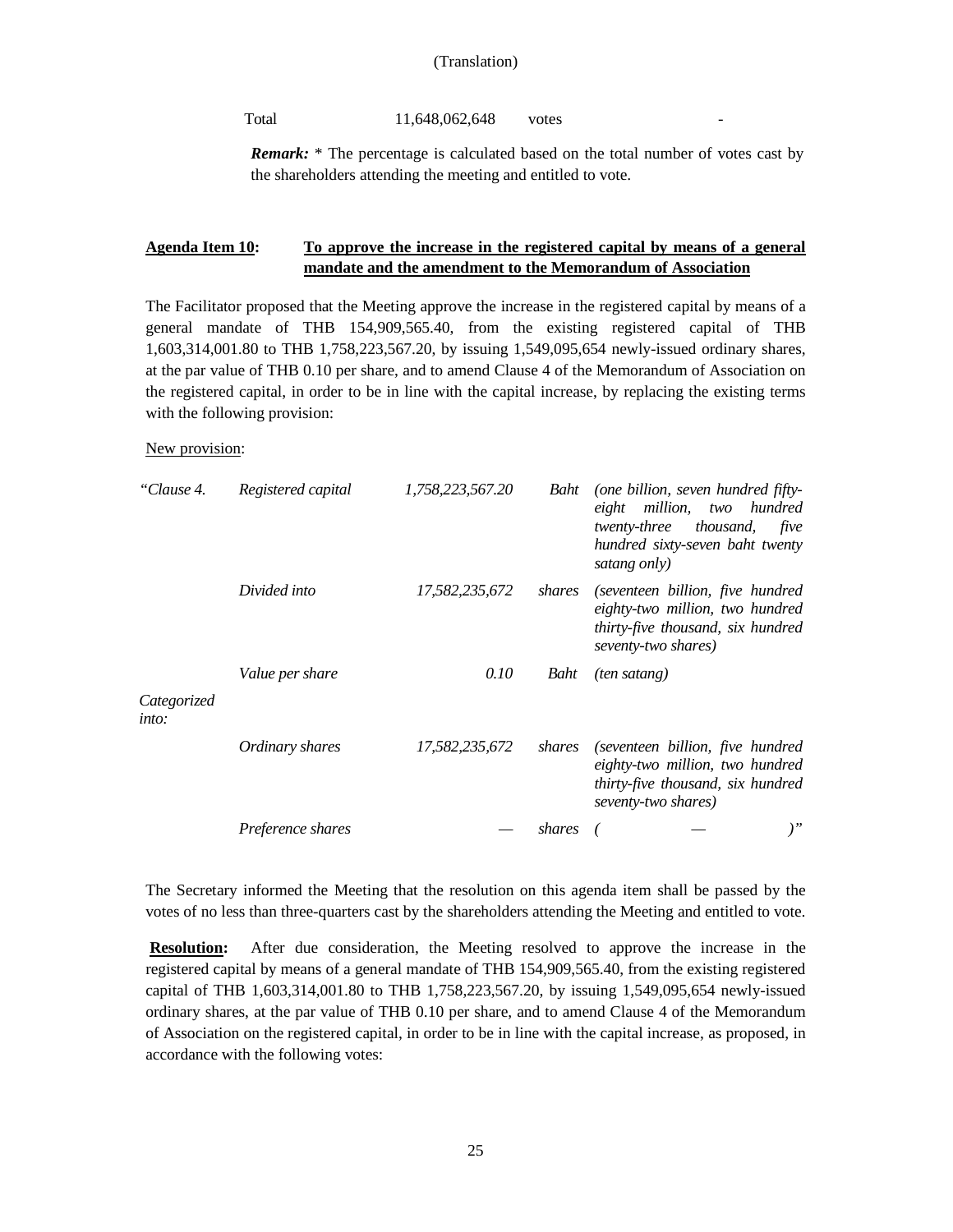|                 | No. of votes   |       | Percentage* |
|-----------------|----------------|-------|-------------|
| Approved        | 10,846,223,161 | votes | 93.1162     |
| Disapproved     | 628, 847, 928  | votes | 5.3987      |
| Abstained       | 172,984,317    | votes | 1.4851      |
| Invalid ballots | 7.242          | votes |             |
| Total           | 11,648,062,648 | votes |             |

*Remark:* \* The percentage is calculated based on the total number of votes cast by the shareholders attending the meeting and entitled to vote.

#### **Agenda Item 11: To approve the allocation of the newly-issued ordinary shares by means of a general mandate**

The Facilitator proposed that the Meeting approve the allocation of not exceeding 1,549,095,654 newly-issued ordinary shares by means of a general mandate, at the par value of THB 0.10 per share, in the following manners:

(1) Allocation of not exceeding 774,547,827 newly-issued ordinary shares, equivalent to 5 percent of the paid-up capital in a public offering;

(2) Allocation of not exceeding 774,547,827 newly-issued ordinary shares, equivalent to 5 percent of the paid-up capital in a private placement.

In this regard, the shareholders meeting shall authorize the Board of Directors to:

- approve the offer for sale of the newly-issued ordinary shares in one time or from time to time. Notwithstanding the foregoing, the allocation of the newly-issued ordinary shares under  $(1)$  and  $(2)$ , either in the manner of  $(1)$  or  $(2)$  or a combination of (1) and (2), shall not exceed 5 percent of the paid-up capital or 774,547,827 shares on the date on which the Board of Directors resolved to approve the capital increase.
- determine the objectives, the offering period, offering price, including the details and conditions relating to the allocation of the newly-issued ordinary shares, provided that the allocation of the newly-issued ordinary shares shall not be: (a) allocated to the connected persons; and (b) offered at the price lower than the market price as prescribed by the Notification of the SEC regarding the application for and approval of the offer for sale to the public offering or in a private placement, and that the fixing of the offering price of the newly-issued shares in a private placement shall be the best market price in accordance with the market conditions during the offering period, which shall not be lower than 90 percent of the market price in accordance with the Notification of the Capital Market Supervisory Board No. Tor Chor. 72/2558 Re: Approval of Offering for Sale of Newly-Issued Shares by Listed Companies to in a Private Placement ('market price' means the weighted average of the Company's share price traded on the Stock Exchange of Thailand for 7-15 consecutive business days prior to the date on which the offering price is fixed); and
- enter into negotiations, agreements, and execute relevant documentation and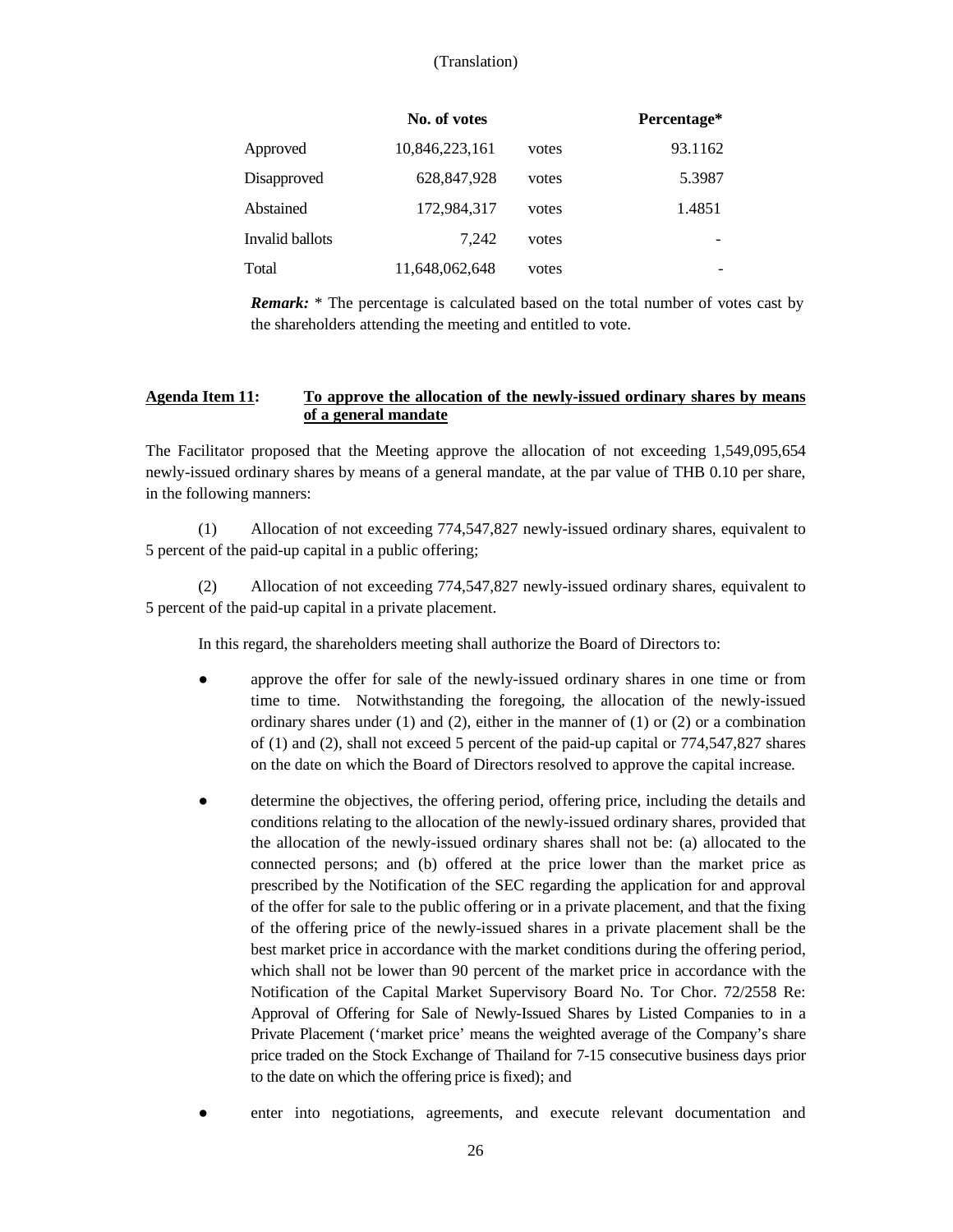agreements and to undertake any act necessary for and relevant to the issuance and offer for sale of the newly-issued ordinary shares.

The allocation of the newly-issued ordinary shares by means of a general mandate shall be completed by the date on which the Company convenes the next Annual General Meeting of Shareholders or by any date on which the law provides that the next Annual General Meeting of Shareholders must be convened, whichever is earlier.

The Secretary informed the Meeting that the resolution on this agenda item shall be passed by a majority vote of the shareholders attending the Meeting and casting their votes.

**Resolution:** After due consideration, the Meeting resolved to approve the allocation of not exceeding 1,549,095,654 newly-issued ordinary shares by means of a general mandate, at the par value of THB 0.10 per share, as proposed, in accordance with the following votes:

|             | No. of votes   |       | Percentage* |
|-------------|----------------|-------|-------------|
| Approved    | 10,586,573,752 | votes | 92.2833     |
| Disapproved | 885, 242, 569  | votes | 7.7167      |
| Abstained   | 176,246,427    | votes |             |
| Total       | 11,648,062,748 | votes |             |

*Remark:* \* The percentage is calculated based on the total number of votes cast by the shareholders attending the meeting and casting their votes.

# **Agenda Item 12: Other matters (if any)**

The Facilitator informed the Meeting that all of the agenda items as specified in the notice calling this Meeting had been duly discussed. The Facilitator then gave the shareholders an opportunity to raise questions and make additional suggestions.

Mr. Kraiwan Katawanit, a shareholder, asked the following questions:

1. What is the Company's policy in respect of the provision of services other than medical care services? Is it in accordance with the information under Item 7 of page 98 of the Annual Report under the section on the Corporate Governance Policy?

2. Does the term 'stakeholders' under the Company's policy to protect and mitigate any damage to persons reporting misconduct (the Whistleblower Policy) under Item 12 of page 99 of the Annual Report mean all stakeholders or specifically the stakeholders who are employees?

3. On page 99 of the Annual Report, under Stakeholders Engagement, only stakeholders who are employees are mentioned. In reality, however, stakeholders also comprise the trading partners, competitors, creditors, and customers of the Company. He then asked whether some of the stakeholders had not been included in the list due to an error and asked the Company to clarify its policy on stakeholders.

Mr. Pradit Theekakul, Executive Director, explained as follows: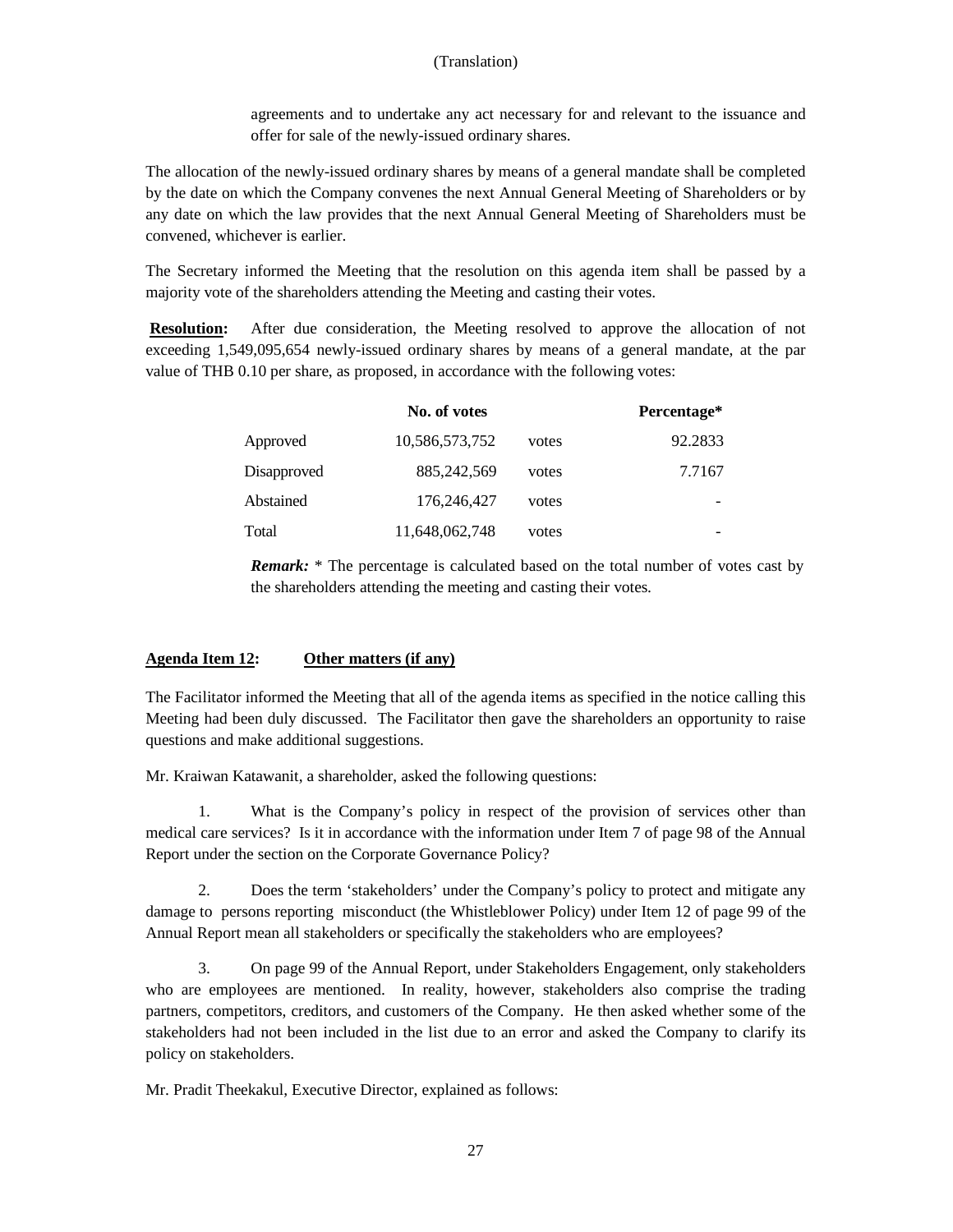1. With respect to the policy on the provision of services other than medical care services, in general, the businesses that are in support of the medical care services of BDMS would be operated by companies in the Group (affiliate companies). These focus primarily on two types of facilities, i.e. the plant(s) for manufacturing saline and medicine, and the laboratories. The products manufactured and developed at those facilities are of high-quality and are used in the network hospitals as well as other general hospitals. In the past, such products have received a good response from both the public and private sectors. The normal saline plant of the Company is the first plant in Thailand to produce normal saline IV soft bags of the type that are widely used in the U.S., Europe, and Japan. With respect to the laboratories, N Health is widely recognized by service-users in the public sector, as well as educational institutions whose students had received training in those laboratories.

2. With respect to the issue about stakeholders, the Company places emphasis on good corporate governance and takes due consideration of all stakeholders, regardless of whether they are the shareholders and employees of the Company, or members of society overall.

Mr. Pramook Vanasbodeekul, a shareholder, asked:

1. The new hospitals to be opened in Bangkok are Phoenix Hospital and the Wellness Clinic. What are the differences between those two hospitals? He was aware that the Wellness Clinic also operates hotel services. He asked that the Company explain about the operating systems for overseeing, treating and referring patients at the Wellness Clinic.

2. In addition to launching a hospital in Cambodia, does the Company have any plan to open more hospitals in the AEC member countries such as Myanmar or Vietnam?

Mr. Prasert Prasarttong-Osoth, M.D., Chairman of the Executive Committee, President, and Chief Executive Officer, explained that Phoenix Hospital will primarily focus on providing services to patients who are foreigners. Therefore, the objective is to launch a hospital which has the capacity of providing services that comply with the same standards that are applicable to hospitals in Europe or the U.S. The actual name of the hospital has not yet been decided. In the meantime, the name "Phoenix" is used to refer to this hospital to ensure that all parties share the same understanding. The commercial operations will take place in another one and a half years.

Given that an environmental impact assessment (EIA) must be conducted in the case of the establishment of a hospital with 100 beds, which may take approximately two years. A license must then be obtained from the relevant government agency, which may take approximately one year. Therefore, in order to be able to speed up the process in obtaining the license, the Company had decided to establish two hospitals each with 50 beds within a similar timeframe, both of which will be operated by the Company's affiliates. The two hospitals will be merged together after the license has been obtained. The newly-merged hospital will comprise more than 60 beds, and in such a case, the Company would then be required to conduct an EIA and propose for further consideration at a later date.

The majority of the Company's patients and customers are from Myanmar and the Middle East. Therefore, the Company has plans to establish an organization for providing language training for its employees so that they are able to clearly communicate with the patients and understand their needs, all of which will be beneficial to the effective treatment and service provision to the patients.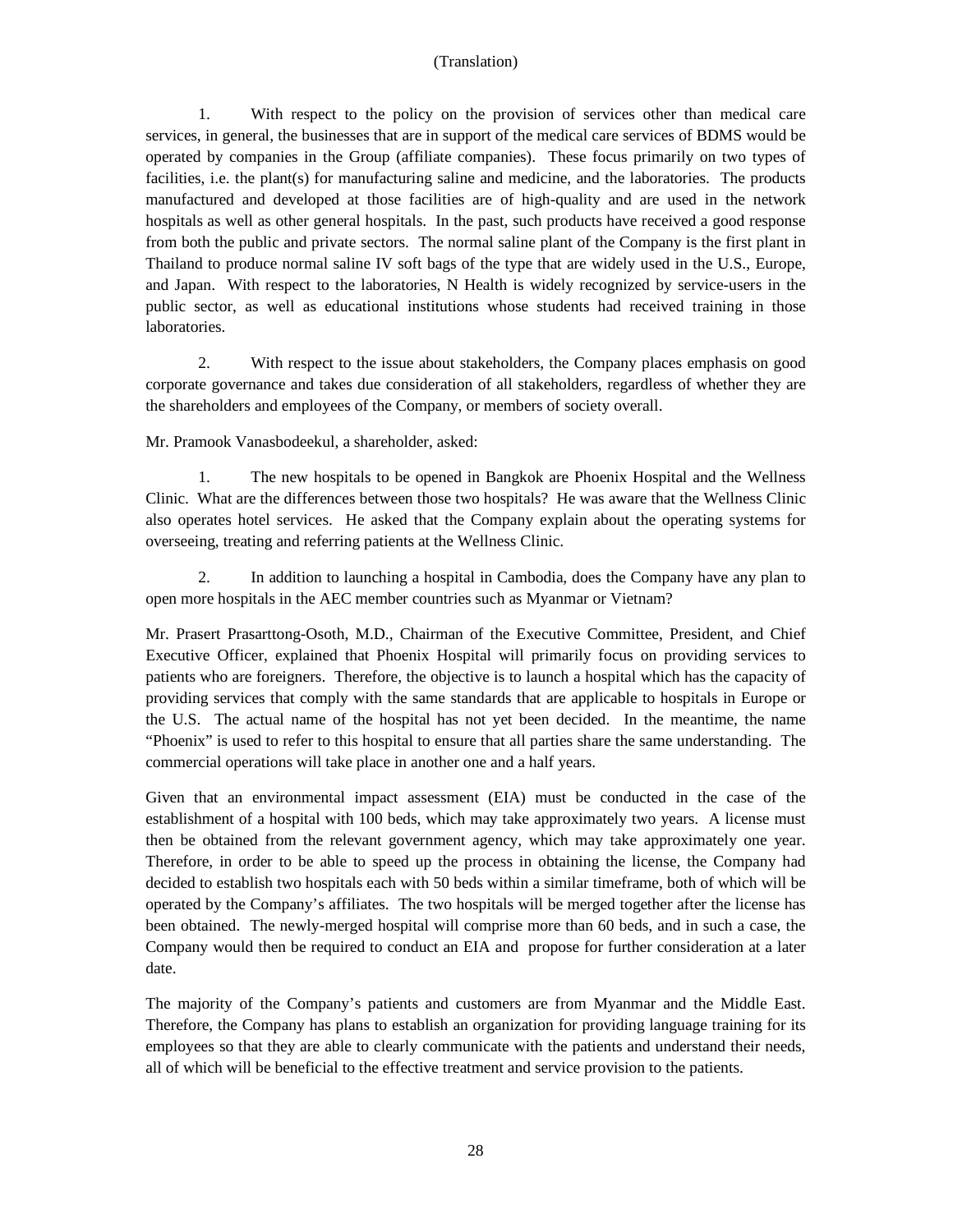In regards of the Wellness Clinic, the Company is able to launch the Wellness Clinic this year because the procedures for establishing clinics requires less time compared to the relevant procedures applicable to the establishment of hospitals (which takes approximately two to three years). With respect to the admission of patients, in the initial stage, the Company will not accept in-patients. If there are patients who need to be admitted as in-patients, they will be transferred to a network hospital which is a center of excellence. The goal for the Wellness Clinic is to be the first center in the region at which the most specialized medical professionals will be stationed.

With respect to the expansion of the business to AEC member countries, at present, the Company has established a number of small units in various countries, i.e. Myanmar, Laos, Cambodia, and Vietnam. The staff stationed at those units then determine what types of operations are possible at the respective locations in those countries. Given that the applicable rules and regulations are countryspecific, it has been found that the relevant requirements in certain countries were more complex than in other countries (e.g. Myanmar). Regarding the operations in Cambodia, the Company previously established a hospital in Cambodia, and this hospital is currently in operation. The business growth is satisfactory, and the hospital is also able to admit patients with spending power from Vietnam. In terms of business expansion in other ASEAN countries, the Company has incorporated companies in some countries. However, it is currently considering how to proceed while giving importance to the generation of returns in a short amount of time as a priority.

Mr. Somchai Rangsrisakolsawat, a shareholder, asked:

1. How will the Company expand its business during the next two to three years? Will such expansion be in the form of business takeovers or the construction of new hospitals? What is the proportion of investment funds that the Company plans to use for increasing the efficiency of the hospitals?

2. Please explain about the Return on Equity (ROE) and Return on Asset (ROA) of the Wellness Center. What is the payback Period (PB) for the investment?

Mr. Prasert Prasarttong-Osoth, M.D., Chairman of the Executive Committee, President, and Chief Executive Officer, gave the following explanation:

1. Based on the Company's plans, the network hospitals should comprise 50 hospitals. However, this is dependent on the appropriateness considering various factors, e.g. the manpower or personnel who are medical professionals, who are often difficult to procure. The number of network hospitals will be maintained at approximately  $48 - 52$ . The Company's business expansion strategy focuses more on vertical rather than horizontal integration. That is to say, the Company's policy is to enhance its services in order to offer a full scope of expert services that cover all diseases and effective medical treatment.

2. The wellness center business is a new step for the Company. However, the Company is confident that it will be able to achieve its targets. At present, the government policy is to encourage and promote Thailand to become a medical hub, which also boosts the tourism industry in Thailand. The new Wellness Center will differ from the wellness centers which are currently in operation because it will be operated in conjunction with an on-site clinic and will focus on both wellbeing and diseases. At present, the Company has established nine specialized centers of excellence at various hospitals. Patients who use the services at the wellness clinic and who also require medical attention due to sicknesses or diseases will be transferred for treatment to the centers of excellence at one of the hospitals. The hotel comprises existing facilities, which will be renovated in order to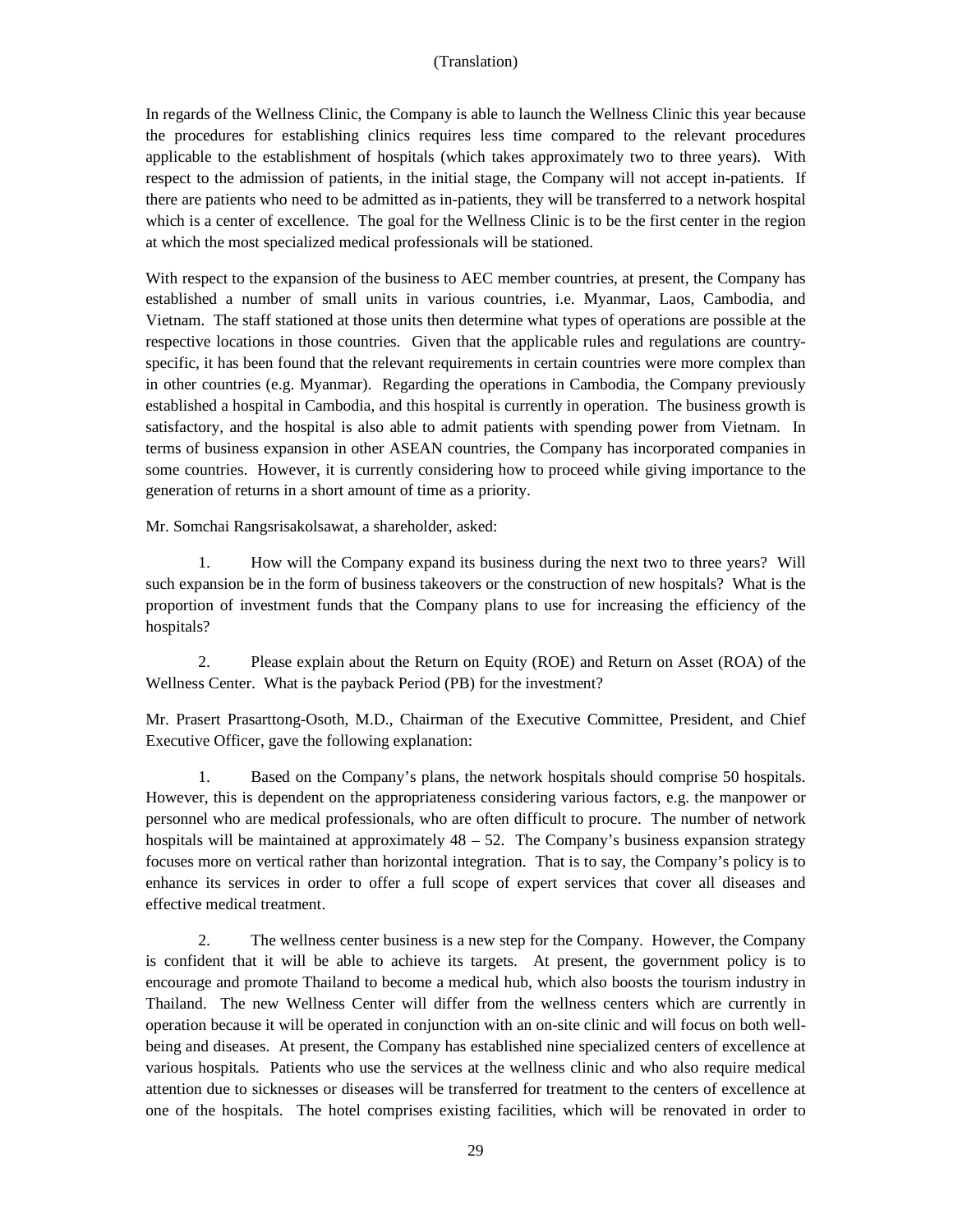accommodate service-users from overseas. At this initial stage, many patients from abroad are interested in the Wellness Center.

The Return on Equity (ROE), Return on Assets (ROA), and Payback Period (PB) of the project cannot be calculated at this time. These figures may be presented approximately six months after the commercial operations of the project.

Mr. Kraiwan Katawanit, a shareholder, made the following three suggestions regarding corporate governance:

1. The Company should consider determining a policy for the provision of services that are unrelated to medical care, considering that the hospital business also involves other related businesses, all of which have an impact on the operational results of the Company. Such information should also be included in the annual report of the Company.

2. The communication channels for contacting the Company should, in the future, be included in the annual report of the Company.

3. He requested that the Chairman ask the CEO to meet with him at the end of this Meeting because he wished to inform the Company of information regarding financial errors involving patients.

As there were no shareholders who raised further questions or expressed opinions at the Meeting, the Chairman declared the Meeting adjourned.

The Chairman declared the Meeting adjourned and expressed his appreciation to all shareholders for their dedication in attending the meeting as well as their suggestions which were beneficial to the Company.